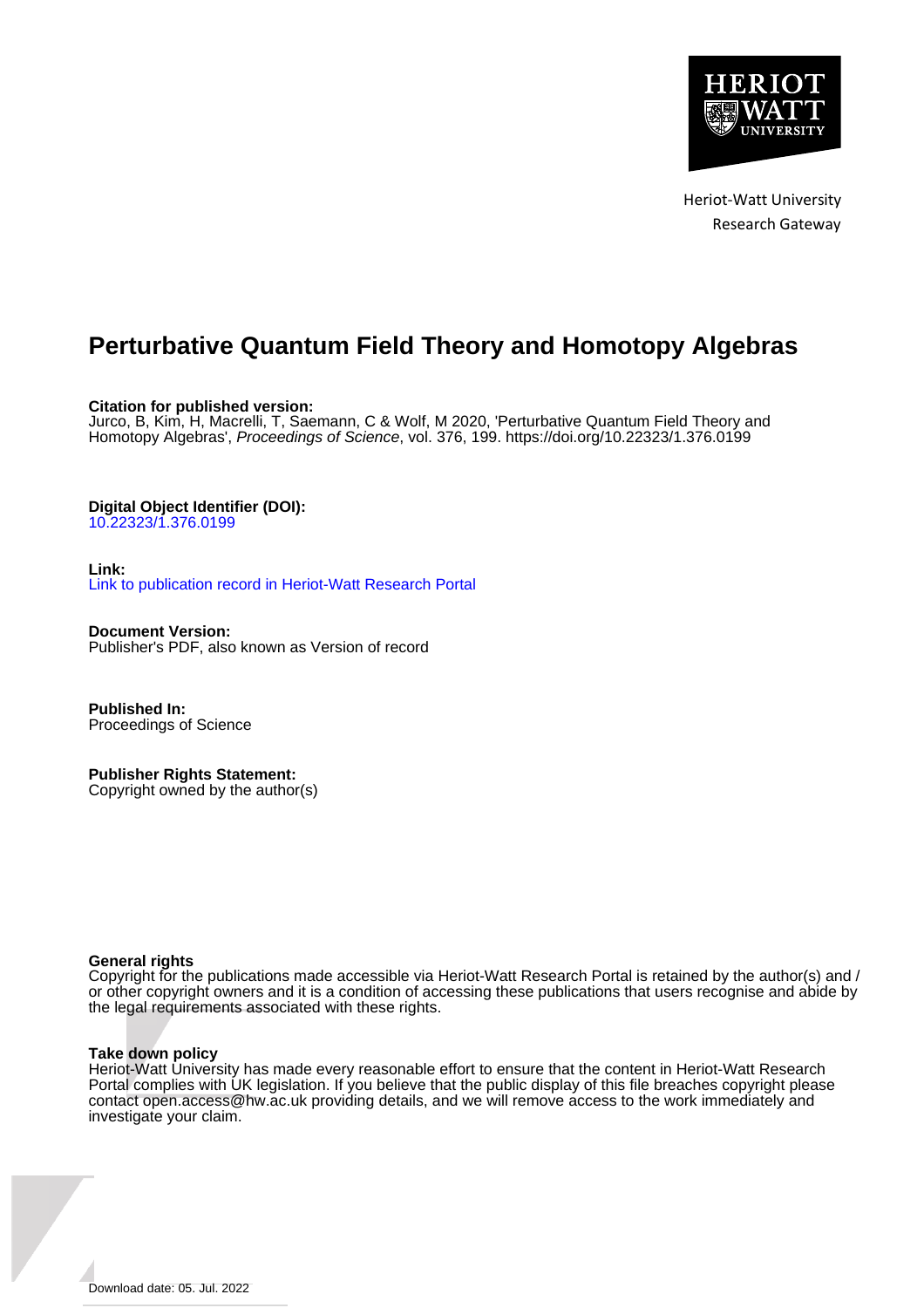



# **Perturbative Quantum Field Theory and Homotopy Algebras**

# **Branislav Jurčo**

*Faculty of Mathematics and Physics, Mathematical Institute Charles University Prague, Prague 186 75, Czech Republic E-mail:* [branislav.jurco@gmail.com](mailto:branislav.jurco@gmail.com)

# **Hyungrok Kim**

*Maxwell Institute and Department of Mathematics Heriot–Watt University, Edinburgh EH14 4AS, United Kingdom E-mail:* [hk55@hw.ac.uk](mailto:hk55@hw.ac.uk)

# **Tommaso Macrelli**

*Department of Mathematics, University of Surrey Guildford GU2 7XH, United Kingdom E-mail:* [t.macrelli@surrey.ac.uk](mailto:t.macrelli@surrey.ac.uk)

# **Christian Saemann**∗†

*Maxwell Institute and Department of Mathematics Heriot–Watt University, Edinburgh EH14 4AS, United Kingdom E-mail:* [c.saemann@hw.ac.uk](mailto:c.saemann@hw.ac.uk)

# **Martin Wolf**

*Department of Mathematics, University of Surrey Guildford GU2 7XH, United Kingdom E-mail:* [m.wolf@surrey.ac.uk](mailto:m.wolf@surrey.ac.uk)

We review the homotopy algebraic perspective on perturbative quantum field theory: classical field theories correspond to homotopy algebras such as *A*∞- and *L*∞-algebras. Furthermore, their scattering amplitudes are encoded in minimal models of these homotopy algebras at tree level and their quantum relatives at loop level. The translation between Lagrangian field theories and homotopy algebras is provided by the Batalin–Vilkovisky formalism. The minimal models are computed recursively using the homological perturbation lemma, which induces useful recursion relations for the computation of scattering amplitudes. After explaining how the homolcogical perturbation lemma produces the usual Feynman diagram expansion, we use our techniques to verify an identity for the Berends–Giele currents which implies the Kleiss–Kuijf relations.

*Corfu Summer Institute 2019 "School and Workshops on Elementary Particle Physics and Gravity" (CORFU2019) 31 August - 25 September 2019 Corfu, Greece*

<sup>∗</sup>Speaker.

 $(C)$  Copyright owned by the author(s) under the terms of the Creative Common Attribution-NonCommercial-NoDerivatives 4.0 International License (CC BY-NC-ND 4.0). https://pos.sissa.it/

<sup>†</sup>Report numbers: DMUS–MP-20/01, EMPG–20–06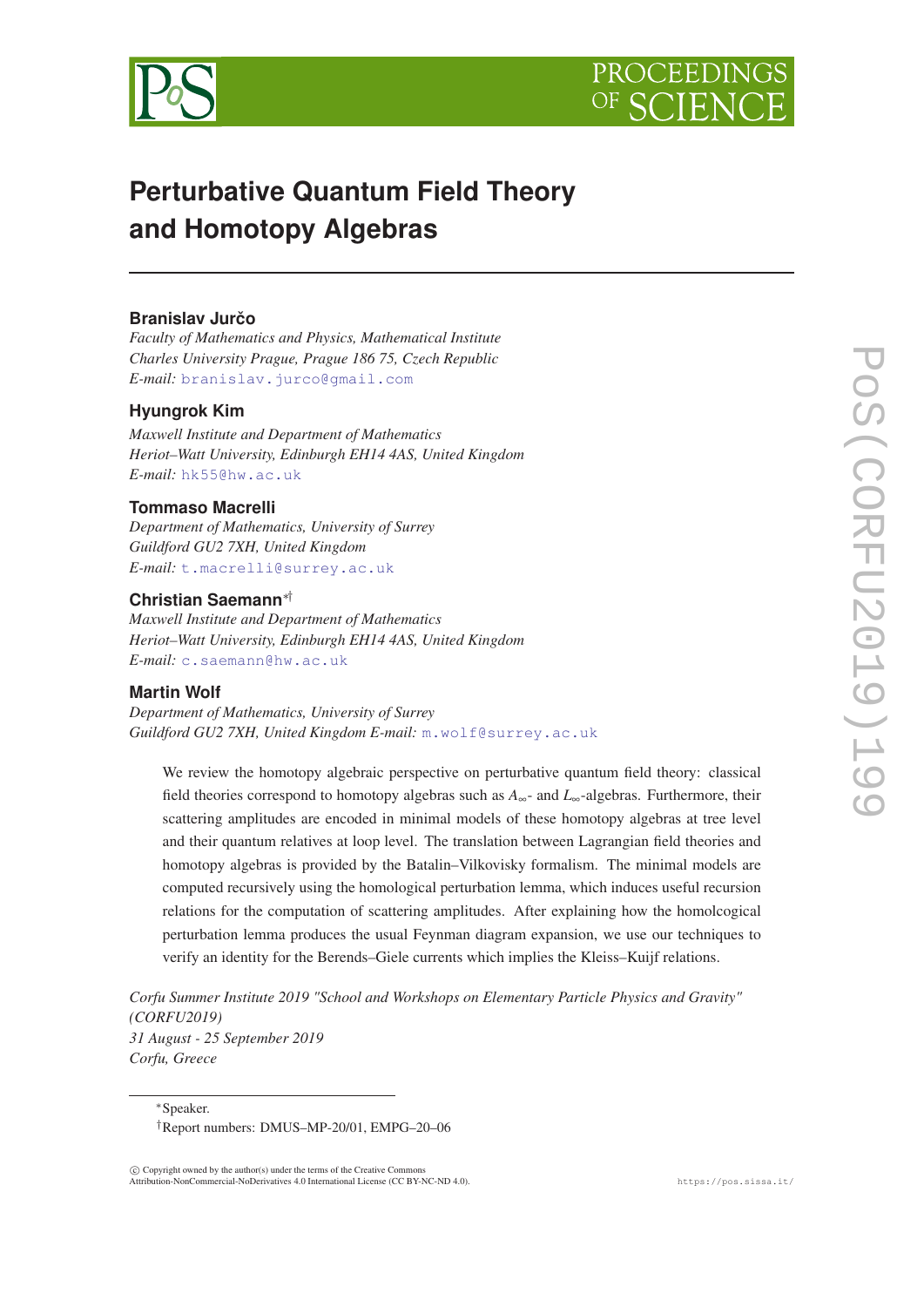# 1. Introduction

Homotopy algebras such as  $A_{\infty}$ - or  $L_{\infty}$ -algebras arise very naturally in string theory. For example, the *B*-field in string theory is part of the connective structure of a gerbe, a higher or categorified versions of a principal circle bundle. Such a higher bundle comes naturally with higher versions of symmetries, which are most conveniently encoded in *L*∞-algebras. Similarly, the intricate gauge symmetries arising from the underlying diffeomorphism invariance of string theory fixes the actions of open and closed string field theories to be the homotopy Maurer–Cartan theories of *A*∞ and *L*∞-algebras, respectively.

More surprising may be the fact that homotopy algebras arise equally naturally already in the context of ordinary quantum field theory and, moreover, that they are very useful in the analysis of correlation functions and scattering amplitudes. Indeed, they capture literally the usual description of tree level amplitudes in perturbative quantum field theory. It is therefore not surprising that theoretical physicists have already used some of these structures, albeit implicitly. For example, the Berends–Giele recursion relation for currents [\[1\]](#page-22-0) is nothing but a quasi-isomorphism of *L*∞ algebras. $<sup>1</sup>$ </sup>

The bridge between Lagrangian field theories and homotopy algebras is provided by the classical part of the Batalin–Vilkovisky (BV) formalism [\[3](#page-22-0), [4](#page-22-0)], which yields a differential graded commutative algebra (dgca), usually called the *BV complex*, one of a number of equivalent descriptions of an *L*∞-algebra. Any *L*∞-algebra comes with a *homotopy Maurer–Cartan action* as well as an isomorphism class of *minimal models*. The homotopy Maurer–Cartan action reproduces the classical action from which the  $L_{\infty}$ -algebra was constructed, and thus any field theory is a homotopy Maurer–Cartan theory. The minimal models encode the tree level scattering amplitudes.

Since the minimal models are computed recursively, most conveniently by using the *homological perturbation lemma*, there are useful recursion relations underlying the computation of tree level scattering amplitudes. In the case of four-dimensional Yang–Mills theory, these are precisely the aforementioned Berends–Giele recursion relations.

The full power of this homotopy algebraic perspective on field theory has not been exploited yet, and it may lead to more direct (or, indeed, first) answers to many questions in quantum field theory. It also provides a very concise explanation of the computation of scattering amplitudes in perturbative quantum field theory<sup>2</sup> that should be more readily accessible to mathematicians. We therefore believe that it is important to explain this perspective to a broader audience and to promote its use.

We begin with a short introduction to homotopy algebras. We then explain how the BV formalism assigns a homotopy algebra to any field theory and how the original action is recovered by the homotopy Maurer–Cartan theory of that homotopy algebra. Our key examples here are scalar field theory and Yang–Mills theory. We then explain how minimal models are computed with the homological perturbation lemma and how they lead to the Feynman diagrams of perturbative

<sup>1</sup> Interestingly, this paper was published in the same journal in which four years later the notion of *L*∞-algebra was first defined [\[2\]](#page-22-0). It seems that the journal for groundbreaking research on strong homotopy Lie algebras is a journal for theoretical physics.

<sup>&</sup>lt;sup>2</sup>We hasten to add that the homotopy algebraic perspective given here does not address regularisation and renormalisation, but we intend to formulate these issues in the context of homotopy algebras soon.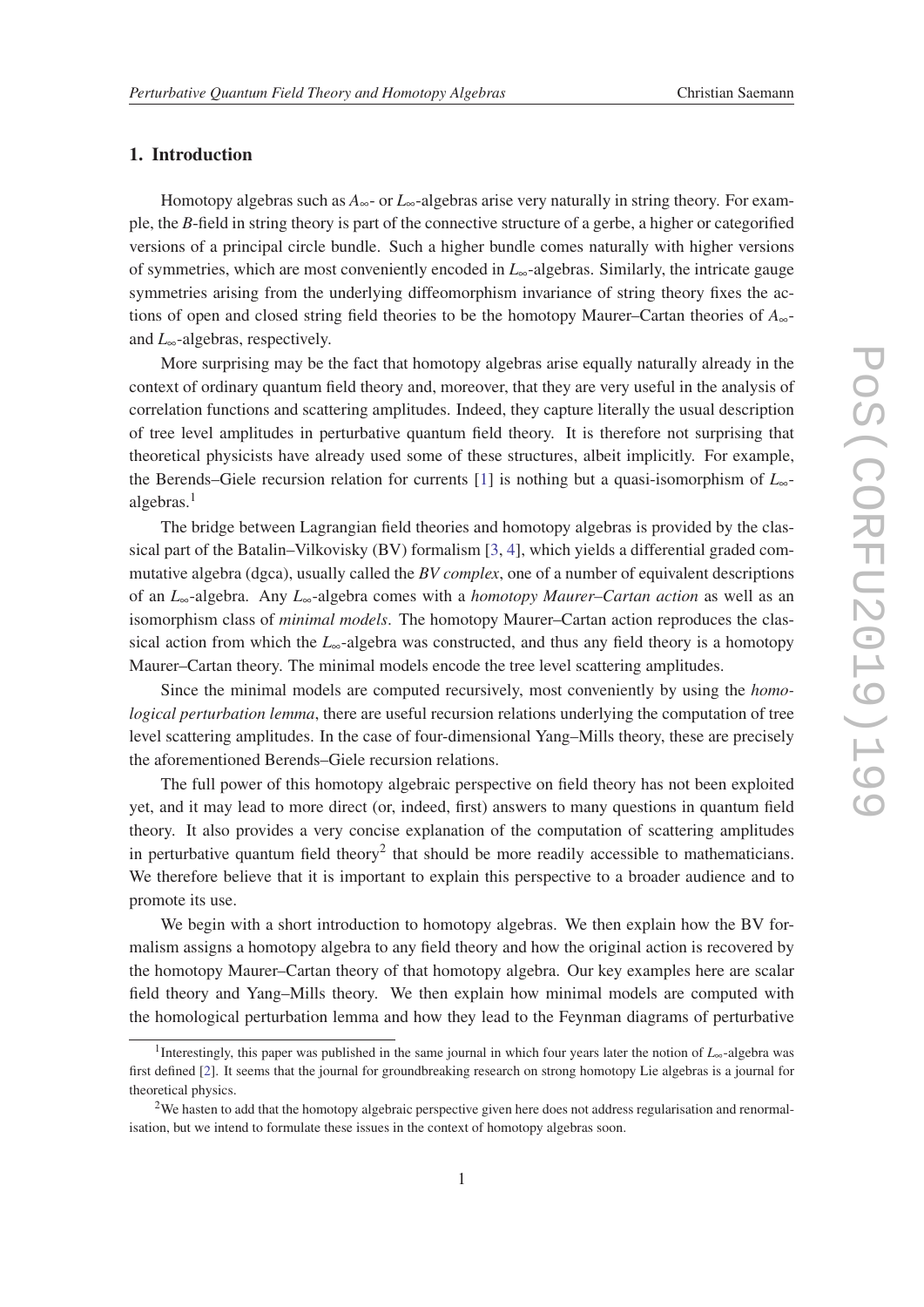quantum field theory, both at tree and quantum level. We close with a short new proof for a combinatorial identity for the tree-level Berends–Giele currents in Yang–Mills theory, which implies the Kleiss–Kuijf relations [[5](#page-23-0), [6\]](#page-23-0)

#### Pointers to some of the relevant original literature

The historical development of the homotopy algebraic perspective after the invention of the BV formalism becomes quickly very involved and it would be impossible to give a complete account of the literature. In the following, we point out some key references. The most important paper is certainly [\[2\]](#page-22-0), which introduced *L*∞-algebras, already together with their quantum variants, and established the link to the BV formalism. The closely related  $A_{\infty}$ -algebras are much older [[7](#page-23-0), [8\]](#page-23-0). Deeper explanations of the geometry and the meaning of the classical part of the BV formalism were given by various authors in the 90ies, see e.g. [[4,](#page-22-0) [9,](#page-23-0) [10](#page-23-0)]. Concrete differential complexes underlying classical field theories were then calculated in the following decade, see e.g.  $[11, 12, 12]$  $[11, 12, 12]$  $[11, 12, 12]$  $[11, 12, 12]$ [13](#page-23-0), [14,](#page-23-0) [15](#page-23-0), [16,](#page-23-0) [17](#page-23-0), [18\]](#page-23-0). The fact that classical field theories have underlying *L*∞-algebras was later rediscovered several times, see e.g. [[19,](#page-23-0) [20\]](#page-23-0). It also underlies much of the work of Costello, cf. [\[21](#page-23-0)]

The existence of minimal models of homotopy algebras, in particular *A*∞- and *L*∞-algebras, was known for some time [[22\]](#page-23-0). The decomposition theorem together with a useful perturbative algorithm for the computation of the minimal model was given much later in [[23\]](#page-23-0). In this reference, it was also pointed out that minimal models are related to a Feynman diagram expansion in general, following earlier suggestions going back to [\[24](#page-23-0)]. This fact was also used in [\[25](#page-24-0)] to derive Wick's theorem and Feynman rules for finite-dimensional integrals.

The homological perturbation lemma [\[26](#page-24-0), [27,](#page-24-0) [28\]](#page-24-0) then entered the discussion with [[29\]](#page-24-0) and in particular with [[30\]](#page-24-0), but its relevance seems to have been clear to several people much earlier. The extension of the homological perturbation lemma to computations of quantum minimal models is due to [[30\]](#page-24-0).

The explicit application to computations of S-matrices at tree level was rather recent [[31,](#page-24-0) [32](#page-24-0), [33](#page-24-0), [34,](#page-24-0) [35\]](#page-24-0) and the generalisation to loop level is found in [[36\]](#page-24-0).

Much more detailed explanations of our formalism and its mathematical background in the conventions used here as well as a more complete list of pointers to the original literature are found in the papers [\[37](#page-24-0), [38,](#page-24-0) [39](#page-24-0), [33](#page-24-0), [36\]](#page-24-0).

# 2. Homotopy algebras

Homotopy algebras are generalisations of classical algebras, such as associative, Leibniz or Lie algebras, in which the relevant structural identities, that is associativity, the Leibniz identity or the Jacobi identity, respectively, hold only up to homotopies. Usually, an additional qualifier "strong" implies that the structural identities hold up to "nicely behaved" or coherent homotopies.

There are three different perspectives on homotopy algebras<sup>3</sup> that are relevant to the discussion of perturbative quantum field theory:

1. *higher products* or *higher brackets* which give rise to the formulation of an action principle;

<sup>&</sup>lt;sup>3</sup>A fourth one being that of algebras over operads in the category of chain complexes, which can also be useful. Particular types of strong homotopy Lie algebras are also good descriptions of categorified Lie algebras.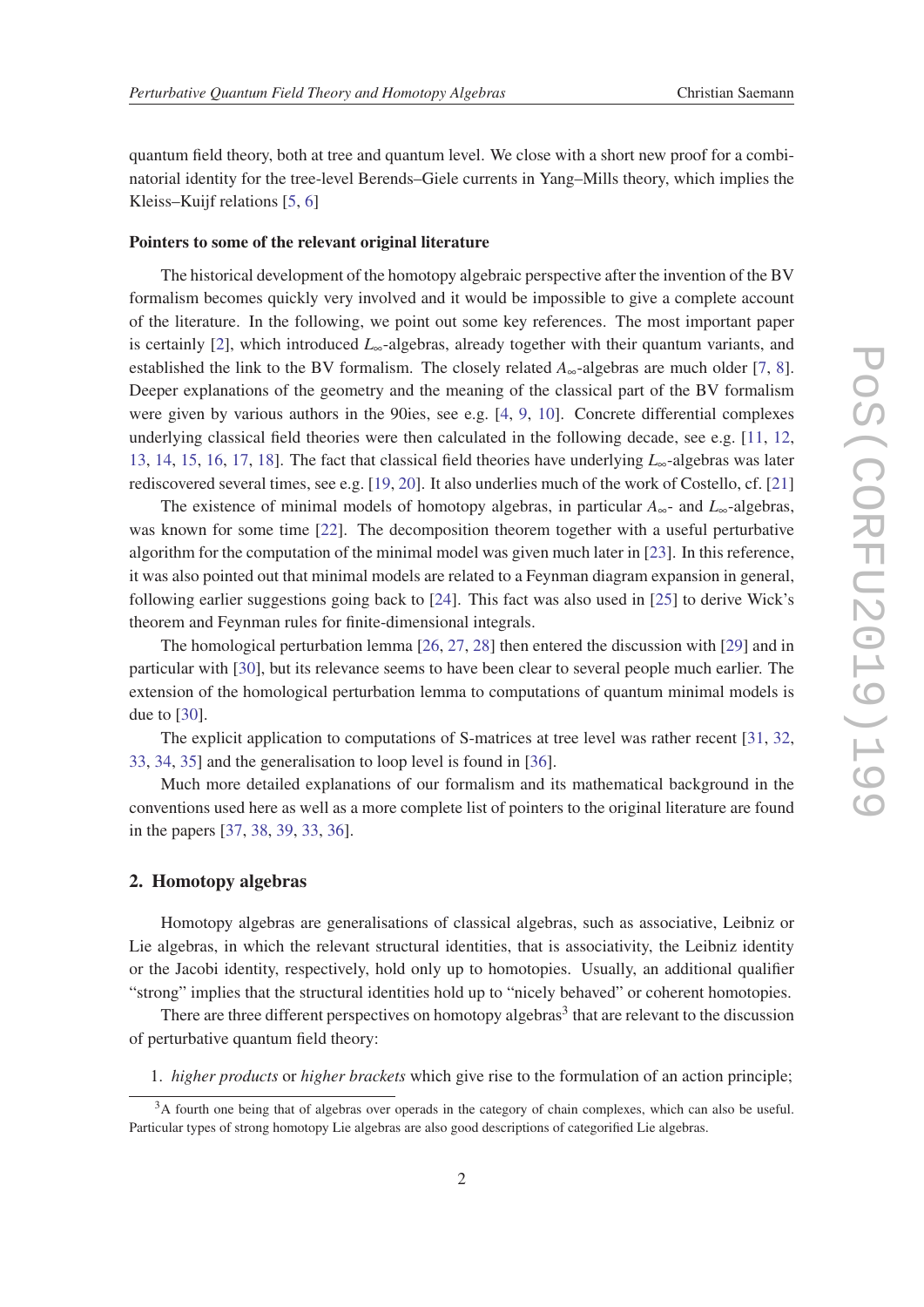- 
- 2. *codifferential graded coalgebras*, where all higher products are packaged in a single codifferential, and which is best suited for performing perturbation theory;
- 3. *differential graded algebras*, which is the linear dual of the latter and which is the output of the classical part of the BV formalism.

In the following, we take a brief tour through all of these descriptions and indicate how these are linked to each other.

### 2.1 Higher products

Consider a unital associative algebra a. A good example to have in mind is a matrix algebra which includes the identity matrix. Besides being a vector space,  $\alpha$  is endowed with an associative product  $m_2 : \mathfrak{a} \times \mathfrak{a} \rightarrow \mathfrak{a}$  satisfying

$$
m_2(m_2(a_1, a_2), a_3) = m_2(a_1, m_2(a_2, a_3))
$$
\n(2.1)

for all  $a_{1,2,3} \in \mathfrak{a}$ . A simple generalisation of this is a *strict*  $A_{\infty}$ -algebra, which is a differential Z-graded associative algebra,

$$
\mathfrak{a} = \bigoplus_{i \in \mathbb{Z}} \mathfrak{a}_i , \qquad \dots \xrightarrow{m_1} \mathfrak{a}_{-1} \xrightarrow{m_1} \mathfrak{a}_0 \xrightarrow{m_1} \mathfrak{a}_1 \xrightarrow{m_1} \dots \qquad m_2 : \mathfrak{a}_i \times \mathfrak{a}_j \to \mathfrak{a}_{i+j} , \qquad (2.2)
$$

where  $m_1$  is a differential which is compatible with the associative product  $m_2$ . That is,

$$
m_1(m_1(a_1)) = 0,
$$
  
\n
$$
m_1(m_2(a_1, a_2)) = m_2(m_1(a_1), a_2) + (-1)^{|a_1|} m_2(a_1, m_1(a_2)),
$$
  
\n
$$
m_2(m_2(a_1, a_2), a_3) = m_2(a_1, m_2(a_2, a_3)),
$$
\n(2.3)

where  $|a_1|$  denotes the degree of  $a_1$ .

To obtain a general *A*∞-algebra, we first have to lift associativity up to coherent homotopy by introducing a trilinear map m<sub>3</sub> :  $a \times a \times a \rightarrow a$  of degree -1,

$$
m_3: \mathfrak{a}_i \times \mathfrak{a}_j \times \mathfrak{a}_k \to \mathfrak{a}_{i+j+k-1} , \qquad (2.4)
$$

such that

$$
m_2(m_2(a_1, a_2), a_3) - m_2(a_1, m_2(a_2, a_3))
$$
  
=  $m_1(m_3(a_1, a_2, a_3)) + m_3(m_1(a_1), a_2, a_3) +$   
+  $(-1)^{|a_1|} m_3(a_1, m_1(a_2), a_3) + (-1)^{|a_1| + |a_2|} m_3(a_1, a_2, m_1(a_3))$ . (2.5)

More succinctly, we can write

$$
m_1m_3-m_2(m_2\otimes id)+m_2(id\otimes m_2)+m_3(m_1\otimes id\otimes id+i d\otimes m_1\otimes id+i d\otimes id\otimes m_1)=0\ ,\ (2.6)
$$

where the signs arise by passing arguments past the degree 1 maps  $m_1$ . In general, we insert *Koszul signs*, for example: |*g*||*x*|

$$
(f \otimes g)(x \otimes y) = (-1)^{|g||x|} (f(x) \otimes g(y)). \tag{2.7}
$$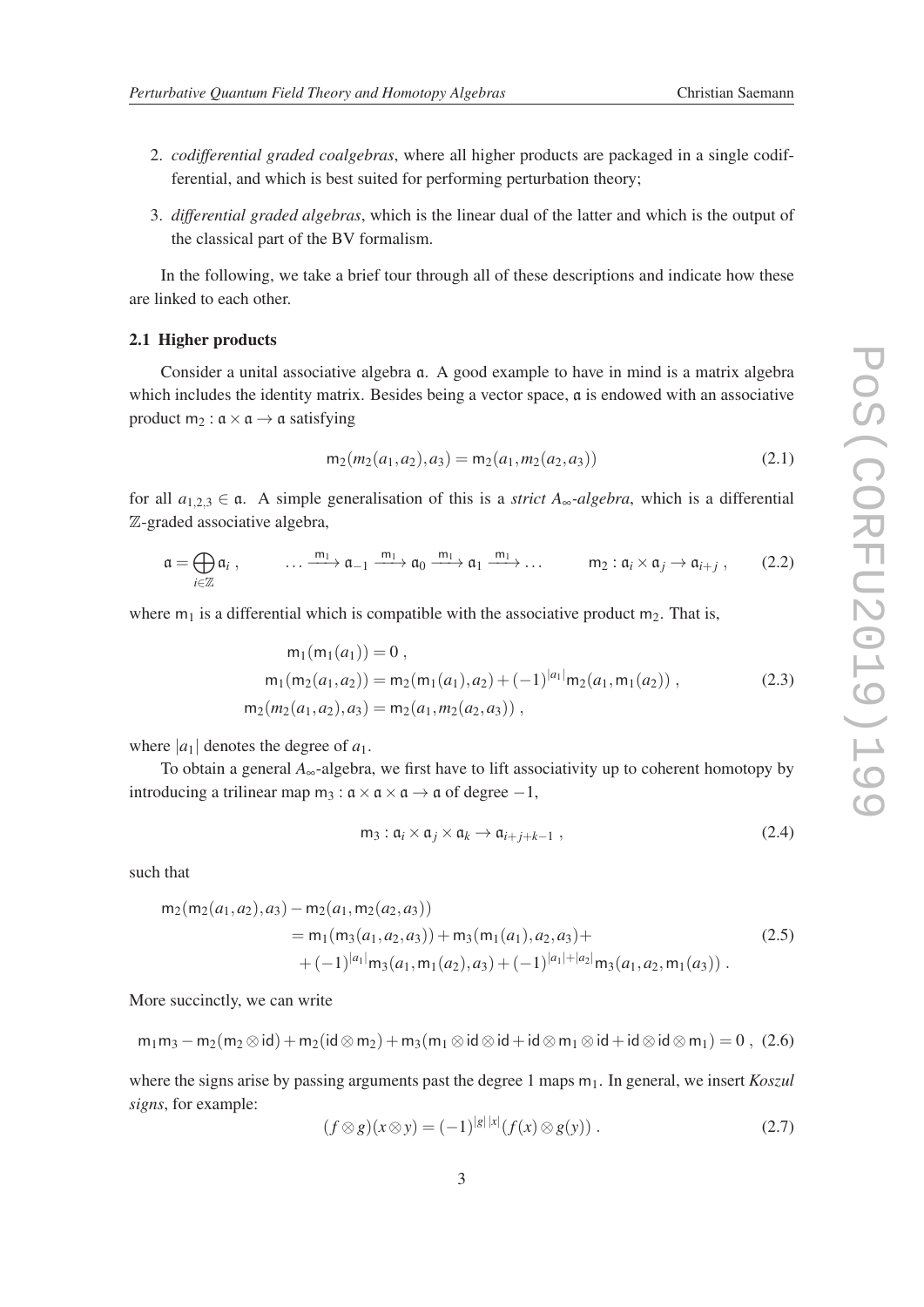<span id="page-5-0"></span>The complete  $A_{\infty}$ -algebra is then given by linear maps  $m_i : \mathfrak{a}^{\times i} \to \mathfrak{a}$  of degree 2 − *i* such that associativity holds up to coherent homotopy,

$$
\sum_{i+j+k=n}(-1)^{ij+k}m_{i+k+1}(\mathrm{id}^{\otimes i}\otimes m_j\otimes\mathrm{id}^{\otimes k})=0\tag{2.8}
$$

for all  $n \in \mathbb{N}^+$ .

The strong homotopy version of a Lie algebra is defined analogously. Here, we have a  $\mathbb{Z}$ graded vector space  $g = \bigoplus_{i \in \mathbb{Z}} g_i$  together with the higher products  $\mu_i : g^{\times i} \to g$  which are totally antisymmetric linear maps of degree  $2-i$  such that for each  $n \in \mathbb{N}^+$ , the *homotopy Jacobi identity* holds,

$$
0 = \sum_{i+j=n} (-1)^j \mu_{j+1} \circ (\mu_i \otimes \mathrm{id}^{\otimes j}) \circ \sum_{\sigma \in Sh(i;n)} \sigma_{\wedge} , \qquad (2.9)
$$

where the unshuffle operator  $\sigma_{\Lambda}$  creates all graded permutations of *n* arguments  $\ell_1 \otimes \ell_2 \otimes \cdots \otimes \ell_n$ preserving the relative order of  $(\ell_{\sigma(1)},...,\ell_{\sigma(j)})$  and  $(\ell_{\sigma(j+1)},...,\ell_{\sigma(n)})$  and inserting the appropriate sign for graded antisymmetry. Explicitly, the homotopy Jacobi identity reads as

$$
\sum_{i+j=n} \sum_{\sigma \in Sh(j;i)} (-1)^j \chi(\sigma;\ell_1,\ldots,\ell_n) \mu_{j+1}(\mu_i(\ell_{\sigma(1)},\ldots,\nu_{\sigma(i)}),\ell_{\sigma(i+1)},\ldots,\ell_{\sigma(n)}) = 0 ,\qquad(2.10)
$$

where  $\chi(\sigma; \ell_1, \ldots \ell_i)$  is the sign necessary to obtain the permutation  $\sigma$  from graded antisymmetry:

$$
(\ell_1 \wedge \cdots \wedge \ell_n) = \chi(\sigma; \ell_1, \ldots, \ell_n) (\ell_{\sigma(1)} \wedge \cdots \wedge \ell_{\sigma(n)}) . \tag{2.11}
$$

Just as any matrix algebra comes with a natural Lie bracket given by the commutator, any *A*∞-algebra comes with the higher products of an *L*∞-algebra,

$$
\mu_i(\ell_1,\ldots,\ell_n) = \left(m_i \circ \sum_{\sigma \in S_n} \sigma_\wedge\right)(\ell_1,\ldots,\ell_n) = \sum_{\sigma \in S_n} \chi(\sigma;\ell_1,\ldots\ell_i) m_i(\ell_{\sigma(1)},\ldots,\ell_{\sigma(n)}) ,\qquad(2.12)
$$

which is reasonably obvious comparing (2.8) and (2.9). If the *A*∞-algebra is just a matrix algebra, the corresponding *L*∞-algebra is indeed just the usual matrix Lie algebra induced by the commutator.

We note that the definition of both *A*<sub>∞</sub>- and *L*<sub>∞</sub>-algebras readily extends from graded vector spaces to graded modules over rings over R.

### 2.2 Codifferential graded coalgebras and differential graded algebras

The higher products  $m_i$  and  $\mu_i$  introduced above for  $A_\infty$ - and  $L_\infty$ -algebras are always of degree  $2 - i$ . If we shift the underlying graded vector spaces a and g by  $-1$ , switching to a[1] and  $\mathfrak{g}[1]$ , then the degree of all higher products changes to 1. We use the usual notation,

$$
\mathfrak{a}[k] = \bigoplus_{i \in \mathbb{Z}} (\mathfrak{a}[k])_i \quad \text{with} \quad \mathfrak{a}[k]_i = \mathfrak{a}_{k+i} \ . \tag{2.13}
$$

Once this is done, we can continue the higher products  $m_i$  and  $\mu_i$  to coderivations on the tensor algebras<sup>4</sup>

$$
\bigotimes^{\bullet} \mathfrak{a}[1] = \mathbb{R} \oplus \mathfrak{a}[1] \oplus \mathfrak{a}[1] \otimes \mathfrak{a}[1] \oplus \mathfrak{a}[1] \otimes \mathfrak{a}[1] \oplus \dots,
$$
  

$$
\bigodot^{\bullet} \mathfrak{g}[1] = \mathbb{R} \oplus \mathfrak{g}[1] \oplus \mathfrak{g}[1] \odot \mathfrak{g}[1] \oplus \mathfrak{g}[1] \odot \mathfrak{g}[1] \oplus \dots,
$$
  
(2.14)

<sup>4</sup>Strictly speaking, one either needs to remove the summand R from the tensor algebras or admit *curved* homotopy algebras, containing a higher product  $m_0$  or  $\mu_0$ . For simplicity, we ignore this point in our discussion.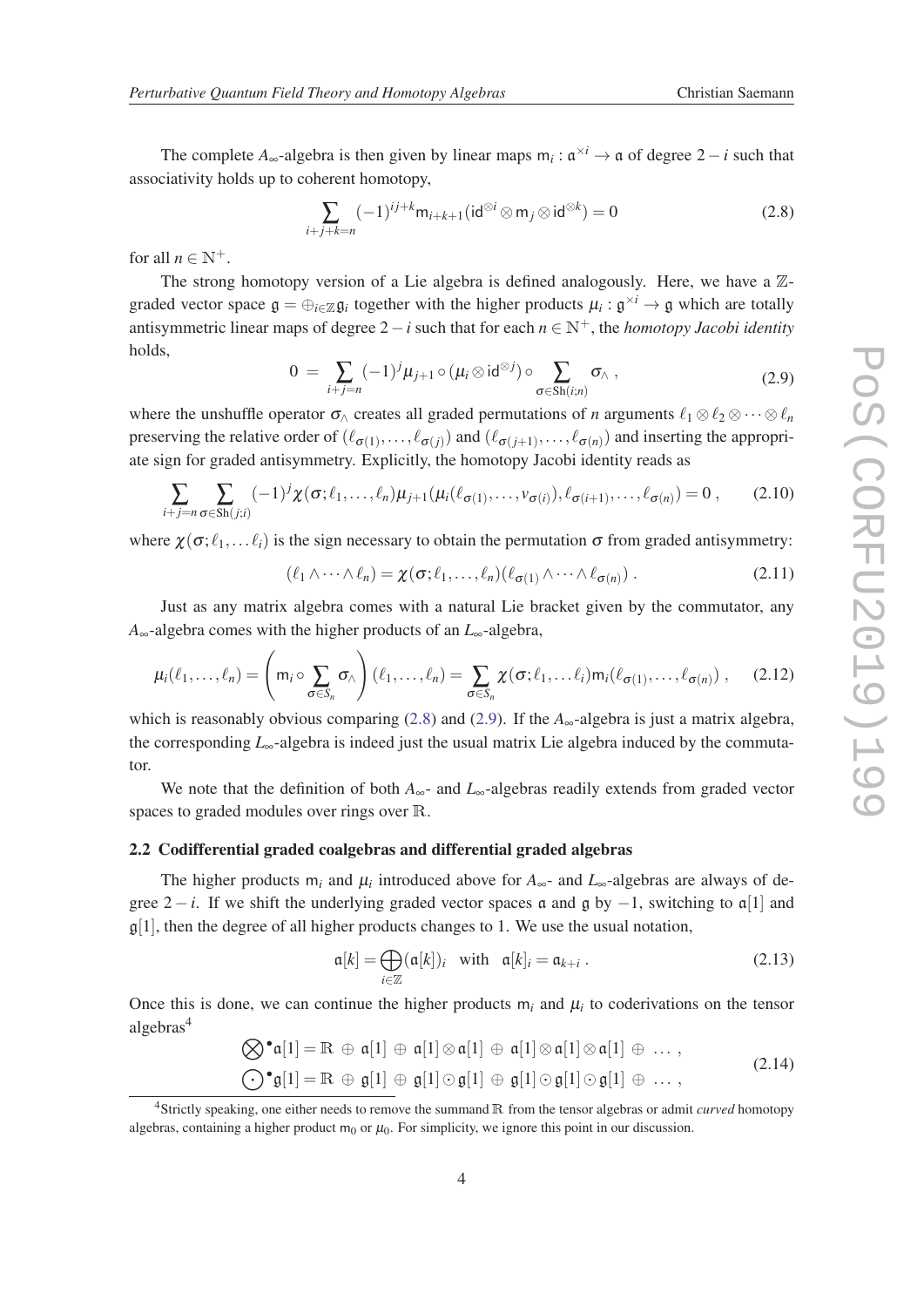<span id="page-6-0"></span>respectively. Recall that a *coderivation D* satisfies the *co-Leibniz rule*

$$
\Delta \circ D = (D \otimes \text{id}) \circ \Delta + (\text{id} \otimes D) \circ \Delta , \qquad (2.15)
$$

where the relevant coproducts  $\Delta_{\otimes}$  and  $\Delta_{\odot}$  on  $\otimes^{\bullet} \mathfrak{a}[1]$  and  $\odot^{\bullet} \mathfrak{g}[1]$  are the shuffle coproduct and its symmetrised form:

$$
\Delta_{\otimes}(a_1 \otimes \cdots \otimes a_n) = \sum_{k=0}^n (a_1 \otimes \cdots \otimes a_k) \bigotimes (a_{k+1} \otimes \cdots \otimes a_k),
$$
  

$$
\Delta_{\odot}(\ell_1 \odot \cdots \odot \ell_n) = \sum_{k=0}^n \sum_{\sigma \in Sh(k;n)} \varepsilon(\sigma;\ell_1,\ldots,\ell_n) (\ell_{\sigma(1)} \odot \cdots \odot \ell_{\sigma(k)}) \bigotimes (\ell_{\sigma(j+1)} \odot \cdots \odot \ell_{\sigma(n)})
$$
(2.16)

for  $a_i \in \mathfrak{a}[1]$  and  $\ell_i \in \mathfrak{g}[1]$ , where  $\varepsilon(\sigma; \ell_1, \ldots \ell_i)$  is the sign necessary to obtain the permutation  $\sigma$ from graded symmetry:

$$
(\ell_1 \odot \cdots \odot \ell_n) = \varepsilon(\sigma; \ell_1, \ldots, \ell_n) (\ell_{\sigma(1)} \odot \cdots \odot \ell_{\sigma(n)}) . \tag{2.17}
$$

For an  $A_{\infty}$ -algebra, for example, the continuation of m<sub>2</sub> to a coderivation m<sub>2</sub> on  $\otimes^{\bullet} \alpha[1]$  reads as

$$
m_2(r) = 0, \quad m_2(a_1) = 0, \quad m_2(a_1 \otimes a_2) = m_2(a_1, a_2),
$$
  
\n
$$
m_2(a_1 \otimes a_2 \otimes a_3) = m_2(a_1, a_2) \otimes a_3 + (-1)^{|a_1|} a_1 \otimes m_2(a_2, a_3), \quad \dots
$$
\n(2.18)

for all  $r \in \mathbb{R}$ ,  $a_{1,2,3} \in \mathfrak{a}[1]$ . Note that we slightly abused notation, using the same symbol for m<sub>2</sub> and the map it induces on  $\alpha$ [1]. Also, Koszul signs arise as above. We now combine the higher products into single coderivations of degree 1:

$$
D_{\otimes} = m_1 + m_2 + m_3 + \dots \text{ and } D_{\odot} = \mu_1 + \mu_2 + \mu_3 + \dots \tag{2.19}
$$

In both cases, the identity for associativity up to coherent homotopy  $(2.8)$  $(2.8)$  as well as the homotopy Jacobi identity ([2.9](#page-5-0)) amount to  $D_{\otimes}$  and  $D_{\odot}$  being differentials:

$$
D_{\otimes}^2 = 0 \text{ and } D_{\odot}^2 = 0. \tag{2.20}
$$

We thus saw that  $A_{\infty}$ -algebras correspond to codifferential graded (cofree<sup>5</sup>) coalgebras or codgcoas for short. In the case of  $L_{\infty}$ -algebras, the codgcoas are also cocommutative.

In many cases, in particular when the homogeneously graded subspaces of g and a are finite dimensional, one can dualise this picture. The result is a differential graded algebra or dga for short. Explicitly, we consider the algebras

$$
\bigotimes^{\bullet} \mathfrak{a}[1]^* = \mathbb{R} \oplus \mathfrak{a}[1]^* \oplus \mathfrak{a}[1]^* \otimes \mathfrak{a}[1]^* \oplus \mathfrak{a}[1]^* \otimes \mathfrak{a}[1]^* \otimes \mathfrak{a}[1]^* \oplus \dots,
$$
  

$$
\bigodot^{\bullet} \mathfrak{g}[1]^* = \mathbb{R} \oplus \mathfrak{g}[1]^* \oplus \mathfrak{g}[1]^* \oplus \mathfrak{g}[1]^* \oplus \mathfrak{g}[1]^* \oplus \mathfrak{g}[1]^* \oplus \dots,
$$
  
(2.21)

and the codifferentials  $D_{\odot}$  and  $D_{\otimes}$  dualise to differentials

$$
Q_{\odot} := D_{\odot}^* \quad \text{and} \quad Q_{\otimes} := D_{\otimes}^* \tag{2.22}
$$

with

$$
Q_{\odot}^2 = 0
$$
 and  $Q_{\otimes}^2 = 0$ . (2.23)

To physicists, these differentials are familiar, e.g. from the BRST and BV complexes.

<sup>5</sup>which implies that they arise as the tensor algebra on some graded vector space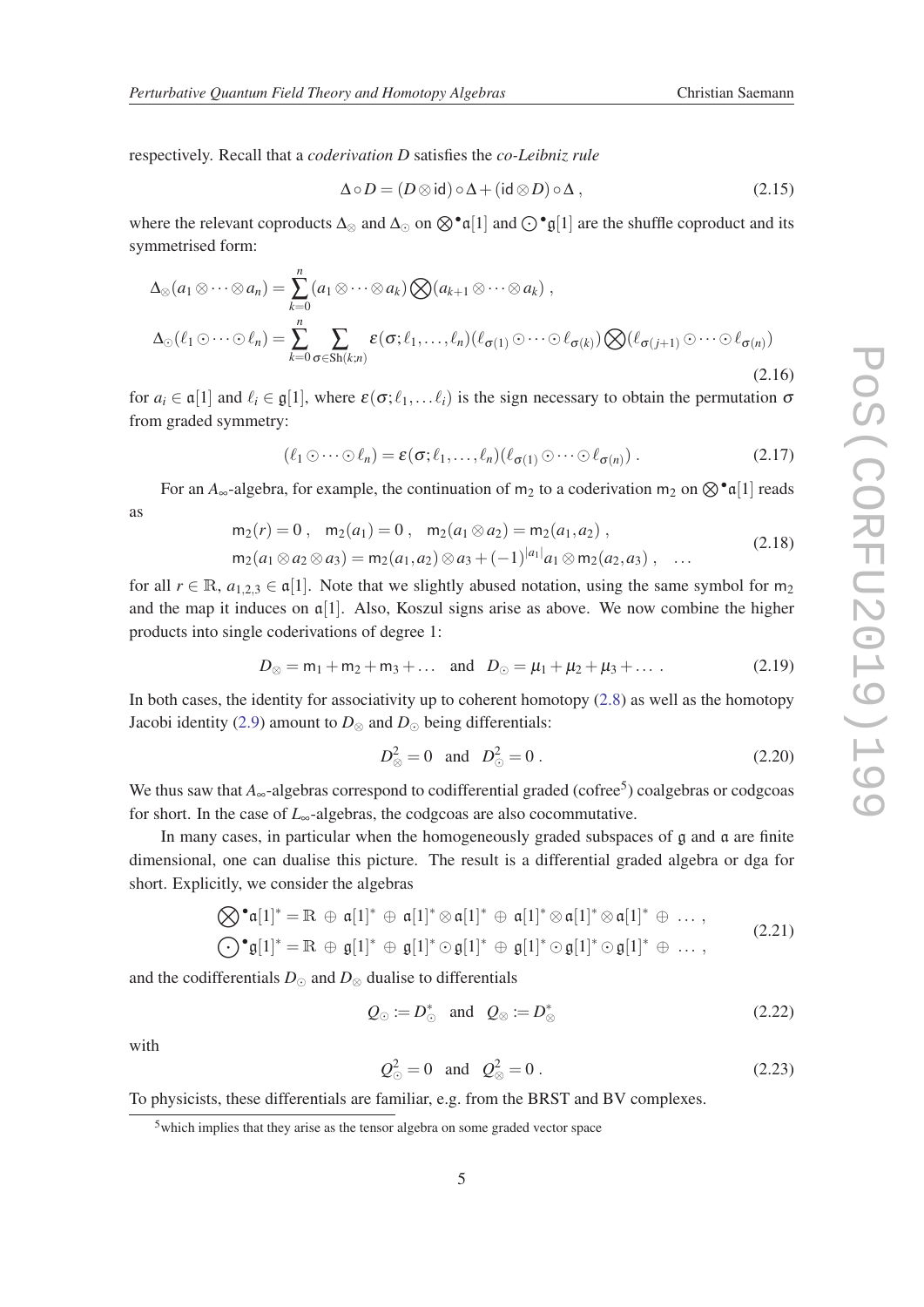#### 2.3 Examples

To illustrate the above constructions, let us briefly consider the example of an ordinary matrix algebra  $\mathfrak{a} = \mathfrak{a}_0$ . The codifferential  $D_{\otimes}$  on  $\otimes^{\bullet} \mathfrak{a}[1]$  is simply given by the matrix product, continued to a coderivation. For example,

$$
D_{\otimes}(a_1 \otimes a_2 \otimes a_3 \otimes a_4) \coloneqq a_1 a_2 \otimes a_3 \otimes a_4 - a_1 \otimes a_2 a_3 \otimes a_4 + a_1 \otimes a_2 \otimes a_3 a_4 , \qquad (2.24)
$$

where  $a_i \in \mathfrak{a}[1]$ . Clearly,  $D^2_{\otimes} = 0$  amounts to associativity, for example

$$
D_{\otimes}(D_{\otimes}(a_1 \otimes a_2 \otimes a_3)) \coloneqq D_{\otimes}(a_1 a_2 \otimes a_3 - a_1 \otimes a_2 a_3)
$$
  
=  $(a_1 a_2) a_3 - a_1 (a_2 a_3)$ . (2.25)

On  $\bigcirc^{\bullet} \mathfrak{g}[1]$  for  $\mathfrak{g} = \mathfrak{a}$ , the symmetrisation in shifted degrees leads to the coproduct

$$
D_{\odot}(a_1 \odot a_2 \odot a_3) := (a_1a_2 - a_2a_1) \odot a_3 - (a_1a_3 - a_3a_1) \odot a_2 + (a_2a_3 - a_3a_2) \odot a_1, \qquad (2.26)
$$

where we used the fact that the  $a_i \in \mathfrak{a}[1]$  are all of degree  $-1$ . Here,  $D^2_{\odot} = 0$  leads to the Jacobi identity:

$$
D_{\odot}(D_{\odot}(a_1 \odot a_2 \odot a_3)) := D_{\odot}([a_1, a_2] \odot a_3 - [a_1, a_3] \odot a_2 + [a_2, a_3] \odot a_1)
$$
  
= [[a\_1, a\_2], a\_3] - [[a\_1, a\_3], a\_2] + [[a\_2, a\_3], a\_1]. (2.27)

To simplify the dualisation, let us assume that  $\alpha$  is finite-dimensional and introduce a basis  $\tau_a$ ,  $a = 1, \ldots, \text{dim}(a)$  on a. We then have structure constants

$$
\tau_a \tau_b =: s_{ab}^c \tau_c \quad \text{and} \quad [\tau_a, \tau_b] =: f_{ab}^c \tau_c \ . \tag{2.28}
$$

Together with the coordinate functions  $\xi^a : \mathfrak{a}[1] \to \mathbb{R}$  dual to the shifted basis  $\tau_a$  on  $\mathfrak{a}[1]$ , we have the differentials

$$
Q_{\otimes} \xi^{a} = -s_{bc}^{a} \xi^{b} \otimes \xi^{c} \quad \text{and} \quad Q_{\odot} \xi^{a} = -\frac{1}{2} f_{bc}^{a} \xi^{b} \odot \xi^{c} \,, \tag{2.29}
$$

which both satisfy the Leibniz rule,

$$
Q_{\otimes}(p_1 \otimes p_2) = (Q_{\otimes}p_1) \otimes p_2 + (-1)^{|p_1|} p_1 \otimes (Q_{\otimes}p_2) ,Q_{\odot}(p_1 \odot p_2) = (Q_{\odot}p_1) \odot p_2 + (-1)^{|p_1|} p_1 \odot (Q_{\odot}p_2)
$$
 (2.30)

for any elements  $p_{1,2}$  of  $\otimes^{\bullet} \mathfrak{a}[1]$  or  $\odot^{\bullet} \mathfrak{a}[1]$ , respectively. The fact that  $Q_{\otimes}$  and  $Q_{\odot}$  are differentials, and thus square to zero, corresponds again to associativity and the Jabobi identity for the commutator, respectively.

Genuine *A*∞- and *L*∞-algebras arise in a number of contexts in physics. We postpone discussing any further examples to section [3](#page-8-0), where homotopy algebras arise in the form of BRST and BV complexes of classical field theories.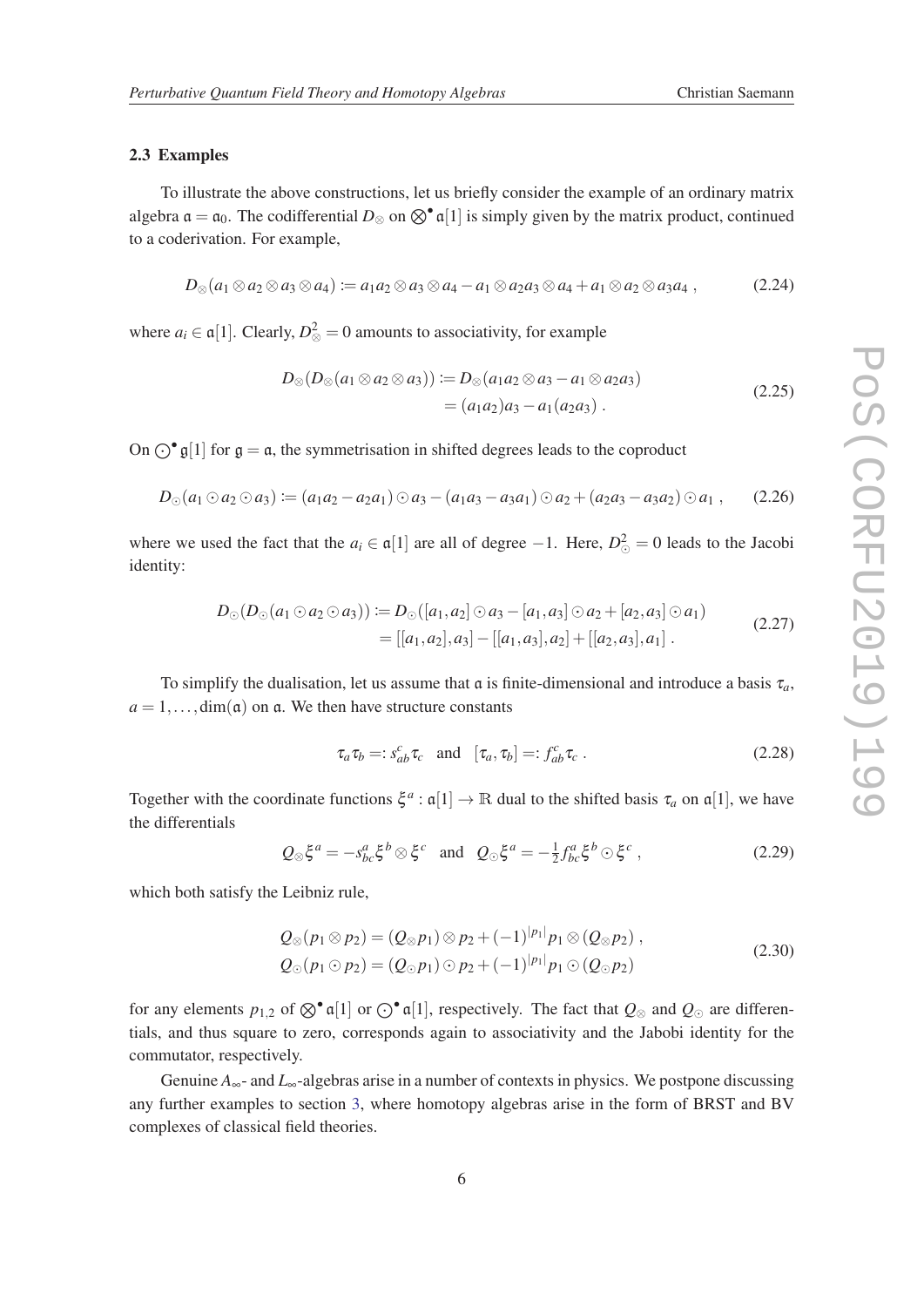#### <span id="page-8-0"></span>2.4 Cyclic structures

To write down action principles for usual gauge theories requires an invariant metric on the gauge Lie algebra, i.e. the data of a quadratic Lie algebra. There is a straightforward generalisation to a differential graded Lie algebra g, where an inner product is a bilinear, graded symmetric, and non-degenerate map  $\langle -, - \rangle : \mathfrak{g} \times \mathfrak{g} \to \mathbb{R}$  satisfying

$$
\langle \mathrm{d}\ell_1, \ell_2 \rangle + (-1)^{|a_1|} \langle \ell_1, \mathrm{d}\ell_2 \rangle = 0 ,
$$
  

$$
\langle [\ell_1, \ell_2], \ell_3 \rangle + (-1)^{| \ell_1 | | \ell_2 |} \langle \ell_2, [\ell_1, \ell_3] \rangle = 0 .
$$
 (2.31)

These relations have a straightforward generalisation to *L*∞-algebras:

 $\langle \mu_i(\ell_1,\ldots,\ell_{i-1},\ell_i), \ell_{i+1} \rangle + (-1)^{|\ell_i|(i+|\ell_1|+\cdots+|\ell_{i-1}|)} \langle \ell_i, \mu_i(\ell_1,\ldots,\ell_{i-1},\ell_{i+1}) \rangle$ , (2.32)

which is equivalent to

$$
\langle \ell_1, \mu_i(\ell_2, \dots, \ell_{i+1}) \rangle = (-1)^{i + i(|\ell_1| + |\ell_{i+1}|) + |\ell_{i+1}|} \Sigma_{j=1}^i |\ell_j| \langle \ell_{i+1}, \mu_i(\ell_1, \dots, \ell_i) \rangle \tag{2.33}
$$

for all `*<sup>i</sup>* ∈ g. Such inner products are called *cyclic structures* and an *L*∞-algebra endowed with a cyclic structure is simply called *cyclic*.

This definition does not rely on symmetrisation, and it thus also applies to  $A_{\infty}$ -algebras. That is, a *cyclic*  $A_\infty$ -*algebra* is an  $A_\infty$ -algebra  $(a, m_i)$  with a bilinear, graded symmetric, and non-degenerate map  $\langle -, - \rangle : \mathfrak{a} \times \mathfrak{a} \to \mathbb{R}$  satisfying

$$
\langle a_1, m_i(a_2,...,a_{i+1}) \rangle = (-1)^{i+i(|a_1|+|a_{i+1}|)+|a_{i+1}|} \sum_{j=1}^i |a_j| \langle a_{i+1}, m_i(a_1,...,a_i) \rangle \tag{2.34}
$$

for all *a<sup>i</sup>* ∈ a. Note that a strict *A*∞-algebras is nothing but a *differential (noncommutative) Frobenius algebra*.

#### 3. Homotopy algebras from classical field theories

In this section, we show how the action of a gauge group and the equations of motion *both* lead to differentials that nicely combine into the BV differential. The resulting BV complex is dual to an *L*∞-algebra, and thus field theories correspond to strong homotopy Lie algebras. This assignment is "functorial" in the sense that embeddings, projections and equivalences of field theories map to corresponding morphisms of *L*∞-algebras. Moreover, any *L*∞-algebra comes with a natural "field theory," called *homotopy Maurer–Cartan theory*, and the homotopy Maurer–Cartan action of the *L*∞-algebra of a field theory is just the field theory's original action.

# 3.1 Homotopy Maurer–Cartan theory

Recall that a Maurer–Cartan element *a* of a differential graded Lie algebra (g,d,[−,−]) is an element of degree 1 satisfying the Maurer–Cartan equation

$$
da + \frac{1}{2}[a, a] = 0.
$$
 (3.1)

If g is endowed with an invariant inner product  $\langle -, - \rangle$  compatible with the differential, this equation is the equation of motion of the Maurer–Cartan action

$$
S_{\rm MC} = \frac{1}{2} \langle a, da \rangle + \frac{1}{3!} \langle a, [a, a] \rangle \;, \tag{3.2}
$$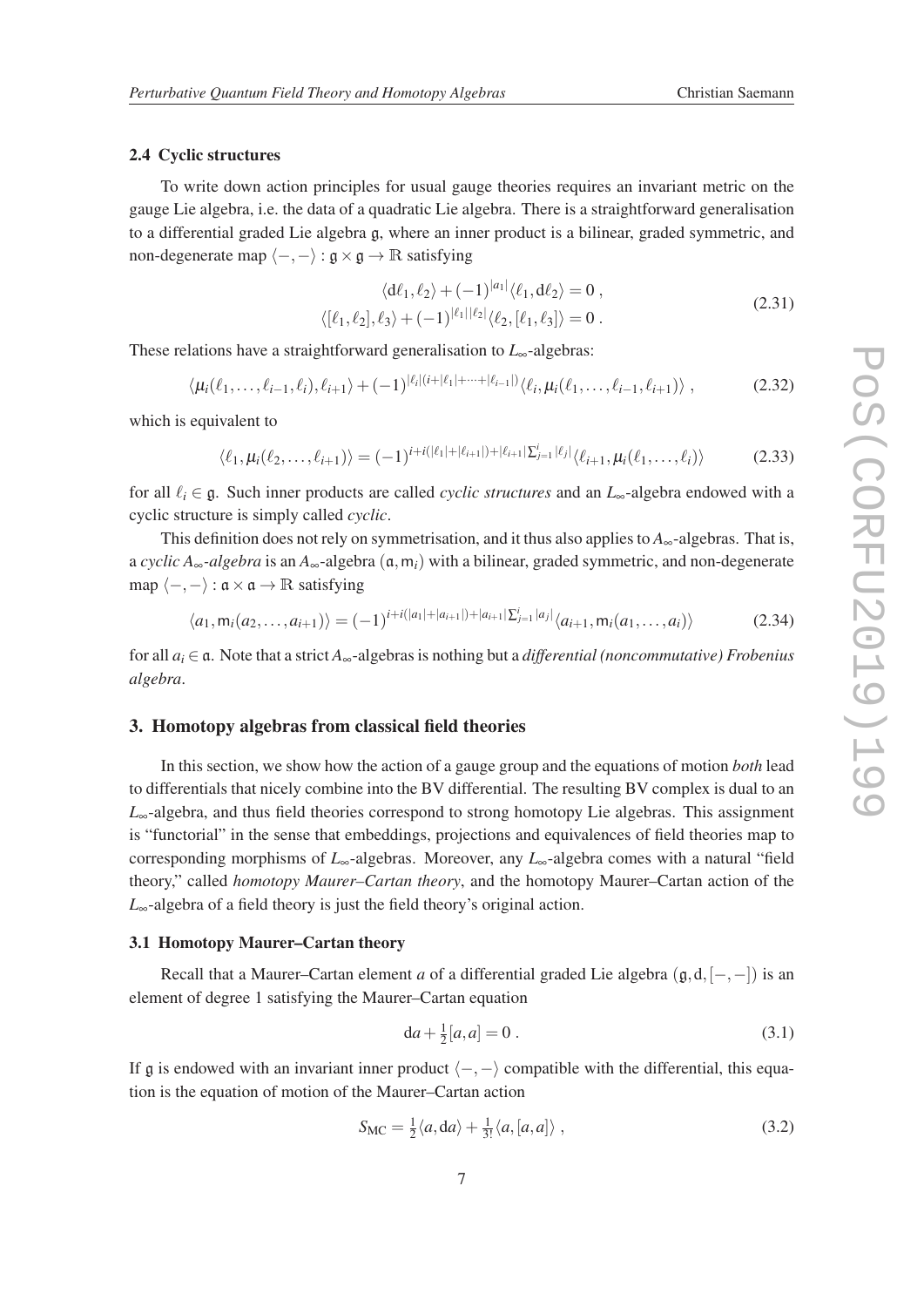where  $\langle -, - \rangle$  is an inner product on g satisfying ([2.31](#page-8-0)).

The evident generalisation of this action to *homotopy Maurer–Cartan theory* reads as

$$
S_{\text{hMC}}[a] := \sum_{i \ge 1} \frac{1}{(i+1)!} \langle a, \mu_i(a, \dots, a) \rangle , \qquad (3.3)
$$

where we call  $a \in \mathfrak{g}_1$  the *gauge potential*. Its *curvature* is defined as

$$
f := \mu_1(a) + \frac{1}{2}\mu_2(a, a) + \dots = \sum_{i \ge 1} \frac{1}{i!} \mu_i(a, \dots, a) , \tag{3.4}
$$

and  $f = 0$  are the stationary points of (3.3), defining homotopy Maurer–Cartan elements *a*. The homotopy Jacobi identities induce a Bianchi identity,

$$
\sum_{i\geq 0} \frac{(-1)^i}{i!} \mu_{i+1}(f, a, \dots, a) = 0 , \qquad (3.5)
$$

and the action (3.3) is invariant under the infinitesimal gauge transformations

$$
\delta_{c_0} a = \sum_{i \ge 0} \frac{(-1)^i}{i!} \mu_{i+1}(c_0, a, \dots, a) , \qquad (3.6)
$$

where  $c_0 \in \mathfrak{g}_0$  is the gauge parameter. There are also higher gauge transformations; for details see [[37\]](#page-24-0). Similarly, there are higher Bianchi identities.

We conclude that any  $L_{\infty}$ -algebra g comes with the full kinematical data of a gauge theory, together with equations of motion  $f = 0$ . If g is cyclic, the equations of motion arise from an action principle. Clearly, the theory is essentially trivial, if there are no gauge potentials, which is the case for  $\mathfrak{g}_1 = *$ . We note the following roles of the homogeneously graded subspaces  $\mathfrak{g}_i$  of  $\mathfrak{g}$ :

- $\circ$  the gauge potential or the general field takes values in  $g_1$ ;
- $\circ$  the curvature takes values in  $g_2$ ;
- $\circ$  the "left-hand side" of the Bianchi identity takes values in  $g_3$ ;
- $\circ$  gauge symmetries are parametrised by  $g_0$ ;
- $\circ$  higher gauge symmetries are parametrised by  $\mathfrak{g}_i$ ,  $i < 0$ , and the "left-hand sides" of higher Bianchi identities take values in  $\mathfrak{g}_i$ ,  $i > 3$ .

A homotopy Maurer–Cartan action also exists for  $A_{\infty}$ -algebras a, where we similarly have a gauge potential  $a \in \mathfrak{a}_1$  with curvature

$$
f := m_1(a) + m_2(a, a) + \dots = \sum_{i \ge 1} m_i(a, \dots, a) , \qquad (3.7)
$$

satisfying the Bianchi identity

$$
\sum_{i\geq 0} \sum_{j=0}^{i-1} (-1)^{i+j} \mathsf{m}_{i+1}(\underbrace{a,\ldots,a}_{j},f,\underbrace{a,\ldots,a}_{i-j}) = 0.
$$
 (3.8)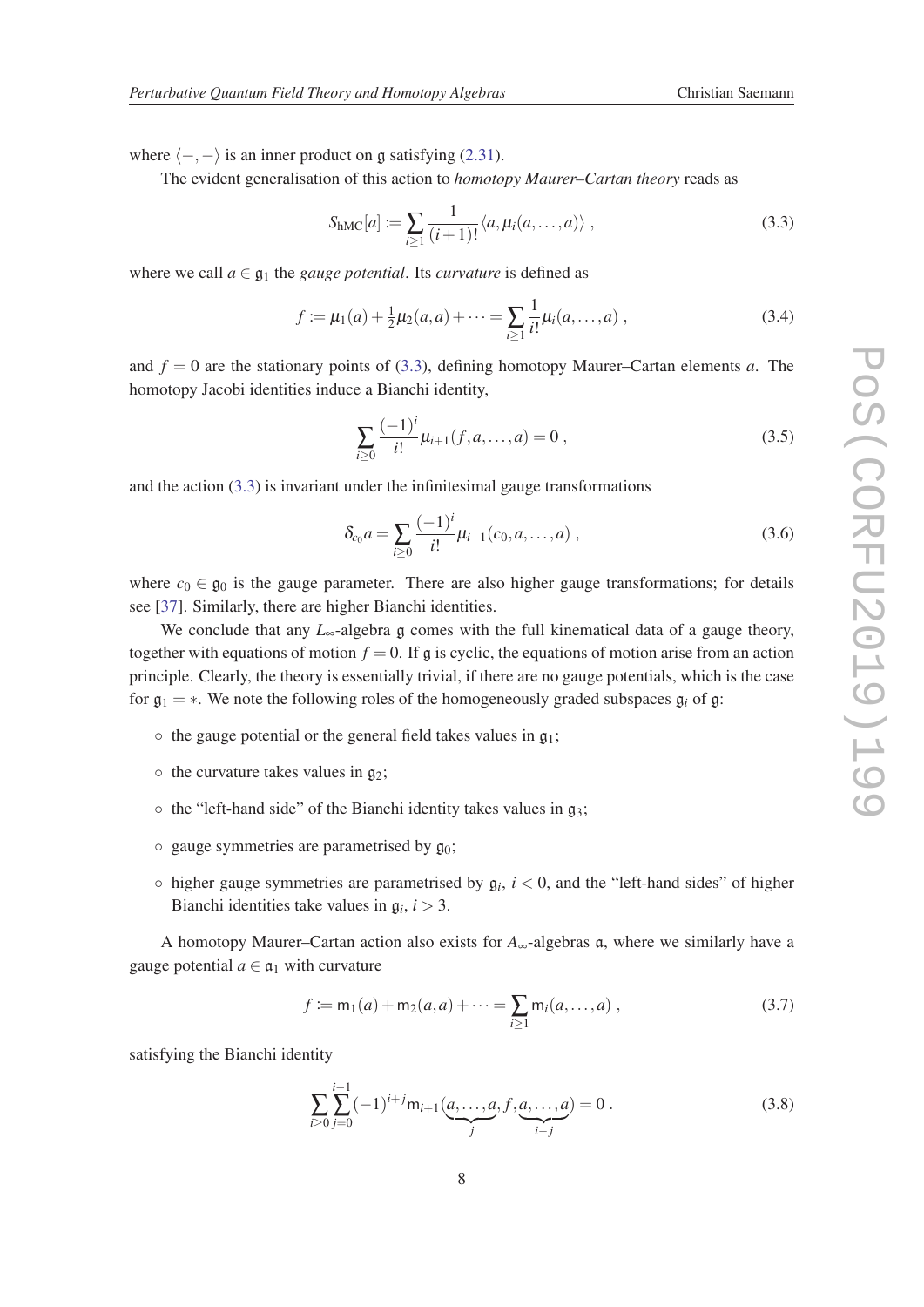<span id="page-10-0"></span>Flatness  $f = 0$  arises as the equation of motion of the action

$$
S_{\text{hMC}}[a] := \sum_{i \ge 1} \frac{1}{i+1} \langle a, m_i(a, \dots, a) \rangle , \qquad (3.9)
$$

which is invariant under infinitesimal gauge transformations

$$
\delta_{c_0} a = \sum_{i \ge 0} \sum_{j=0}^{i-1} (-1)^{i+j} m_{i+1}(\underbrace{a, \dots, a}_{j}, c_0, \underbrace{a, \dots, a}_{i-j}) , \qquad (3.10)
$$

where  $c_0 \in \mathfrak{a}_0$  again parametrises the gauge transformations. Note that these formulas yield those for an *L*∞-algebra after graded antisymmetrisation ([2.12\)](#page-5-0).

#### 3.2 The BV formalism

The BV formalism is commonly used in the quantisation of field theories with "open" gauge symmetries, i.e. gauge symmetries that only close on-shell. This is the case e.g. in ordinary higher gauge theories. Usually, constructing the BV complex is a two-step process. In a first step, one introduces *ghosts*, which are fermionic fields parametrising infinitesimal gauge transformations. This leads to the BRST differential and the BRST complex, which encodes the action of gauge transformations (as well as higher gauge transformations encoded in ghosts for ghosts) on the various fields. The BV complex is then obtained by introducing an *antifield* for each field, ghost, ghost for ghosts, etc., together with a graded Poisson bracket {−,−}BV called *antibracket*. One then extends the classical action to the (classical) BV action  $S_{BV} = S_{classical} + ...$  by terms containing the antifields such that *classical master equation*

$$
\{S_{\rm BV}, S_{\rm BV}\} = 0\tag{3.11}
$$

holds. This recipe appears quite ad-hoc, but regarded from a more mathematical perspective, the situation becomes much clearer. The aim of the classical part of the BV formalism is to gain a good description of classical observables. These are functions on field space modulo gauge transformations and restricted to fields satisfying the equations of motion.

The first step is to quotient by gauge symmetries. We know that quotient spaces can be problematic to deal with, so it is better to consider "derived quotients". That is, we encode the whole gauge structure in an action groupoid, i.e. a category with invertible morphisms, where the objects are the field configurations and the morphisms are gauge transformations. Differentiating an action groupoid yields an action Lie algebroid (a special kind of *L*∞-algebroid), and if the field space is regarded as a vector space, we obtain an *L*∞-algebra. In the special case of an ordinary gauge theory, this *L*<sub>∞</sub>-algebra is of the form  $g_{BRST} = g_0 \oplus g_1$ , where  $g_1$  are the fields and  $g_0$  the infinitesimal gauge transformations. The dual description of this *L*∞-algebra in terms of differential graded algebras is nothing but the usual BRST complex, and this is known as a Chevalley–Eilenberg resolution of the functions on field space modulo gauge transformations. Here, gauge-trivial observables are functions on field space which are *Q*BRST-exact and gauge invariant observables are functions which are *Q*BRST-closed.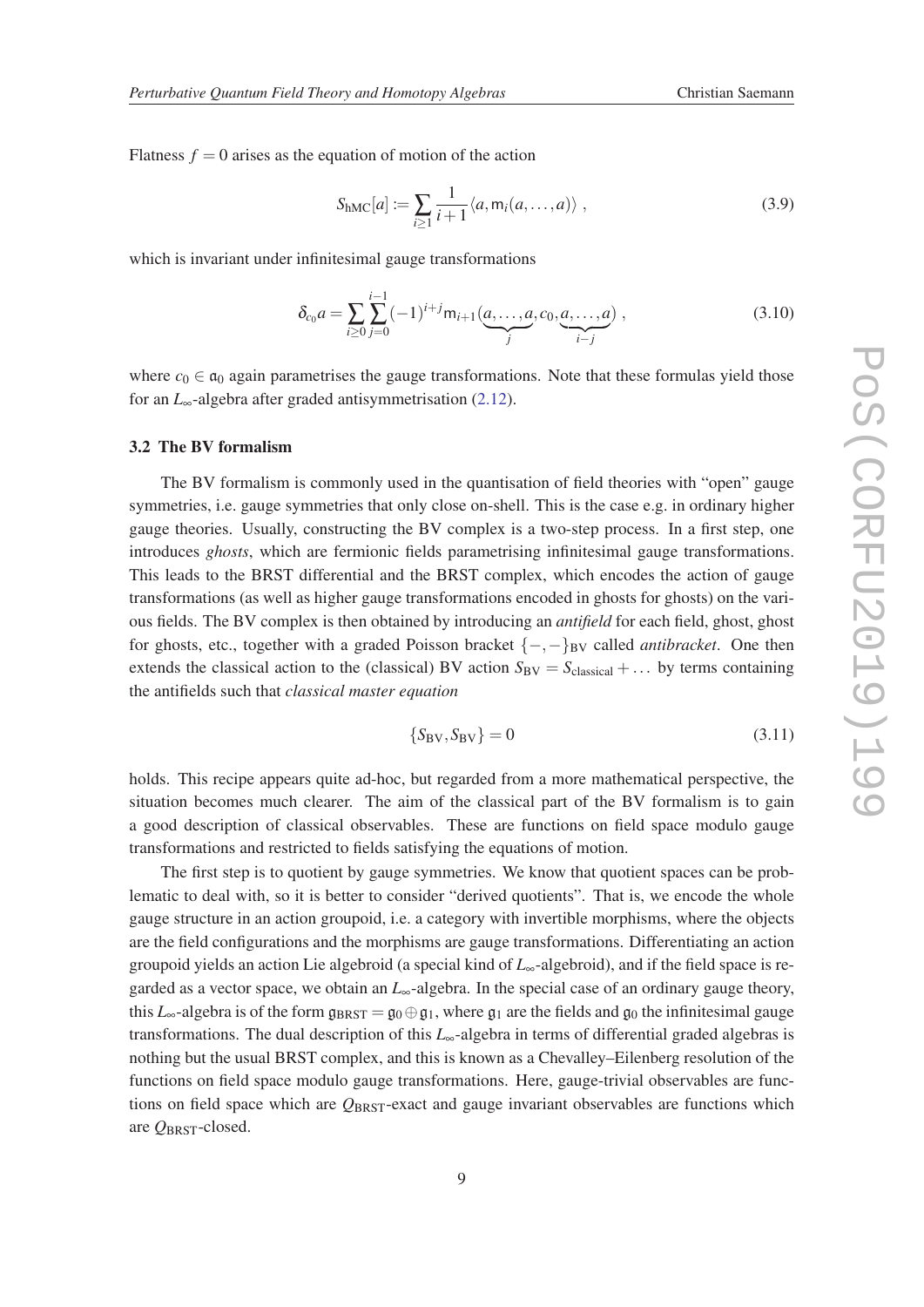To restrict to fields satisfying the equations of motion, we perform a Koszul–Tate resolution. That is, we enlarge the *L*<sub>∞</sub>-algebra  $\mathfrak{g}_{BRST}$  to its cotangent space  $\mathfrak{g}_{BV} = T^*[-1]\mathfrak{g}_{BRST}$  with the duals of the fields, ghosts and higher ghosts called antifields (and antifields of ghosts, etc.). As a cotangent space,  $g_{BV}$  comes with the natural symplectic form

$$
\omega_{\rm BV} = d\Phi^A \wedge d\Phi_A^+ \,,\tag{3.12}
$$

where  $\Phi^A$  is a coordinate function on  $\mathfrak{g}_{BRST}$ . This implies that *A* is a multi-index running over fields, ghosts, and their antighosts as well as all their labels such as momenta, tensor and gauge labels. This symplectic form induces the *antibracket*, a Poisson bracket  $\{-,-\}_B$ <sub>V</sub> of degree 1.<sup>6</sup> Moreover, we extend  $Q_{BRST}$  to a Hamiltonian vector field  $Q_{BV} = {S_{BV}, -}B_{VV}$ , where  $S_{BV}$  is the minimal extension of the classical action  $S_{c1}$  such that  $Q_{BV}$  restricts to  $Q_{BRST}$  for  $\Phi_A^+ = 0$  and such that *S*BV satisfies the *classical master equation*

$$
\{S_{\rm BV}, S_{\rm BV}\} = 0\,. \tag{3.13}
$$

It follows that  $Q_{\text{BV}}$  encodes the equation of motion obtained by varying the classical action with respect to the field  $\phi$ :

$$
Q_{\rm BV}\phi^+ = \{S_{\rm BV}, \phi^+\} = \frac{\delta S_{\rm BV}}{\delta \phi} \ . \tag{3.14}
$$

In the absence of ghosts, the right hand side is the equation of motion and functions on field space differing by  $Q_{\text{BV}}$ -exact terms are on-shell equivalent. If ghosts are added to the picture, then such functions are on-shell equivalent after taking into account gauge symmetries. Observables are thus encoded in the  $Q_{\rm BV}$ -cohomology.

Altogether, the BV formalism assigns to any Lagrangian field theory an *L*∞-algebra given by the dga encoded in the BV complex. In practice, however, it will be much more convenient to derive the *L*∞-algebra directly: either by a direct construction, or by matching the action and gauge transformations to a homotopy Maurer–Cartan theory. We shall discuss this in the following.

#### 3.3 Higher Chern–Simons theories

Homotopy Maurer–Cartan theory is clearly a vast generalisation of Chern–Simons theory, and one can derive higher Chern–Simons theories directly by constructing suitable *L*∞-algebras, cf. [[40\]](#page-24-0).

We first observe that the tensor product of a differential graded algebra and an *L*∞-algebra comes with a natural *L*∞-algebra structure. For concreteness' sake, let us focus on the case where the differential graded algebra is the de Rham complex  $(\Omega^{\bullet}(M), d)$  on some manifold M. Then the  $L_{\infty}$ -algebra  $\Omega^{\bullet}(M, \mathfrak{g}) = \Omega^{\bullet}(M) \otimes \mathfrak{g}$  has higher products

$$
\hat{\mu}_1 := d \otimes id + id \otimes \mu_1 ,\n\hat{\mu}_i := id \otimes \mu_i \text{ for } i \ge 2 .
$$
\n(3.15)

Note that the total degree of elements in  $\Omega^{\bullet}(M, \mathfrak{g})$  is the sum of the individual degrees.

<sup>6</sup>Poisson algebras with Poisson brackets of degree 1 are also known as *Gerstenhaber algebras*.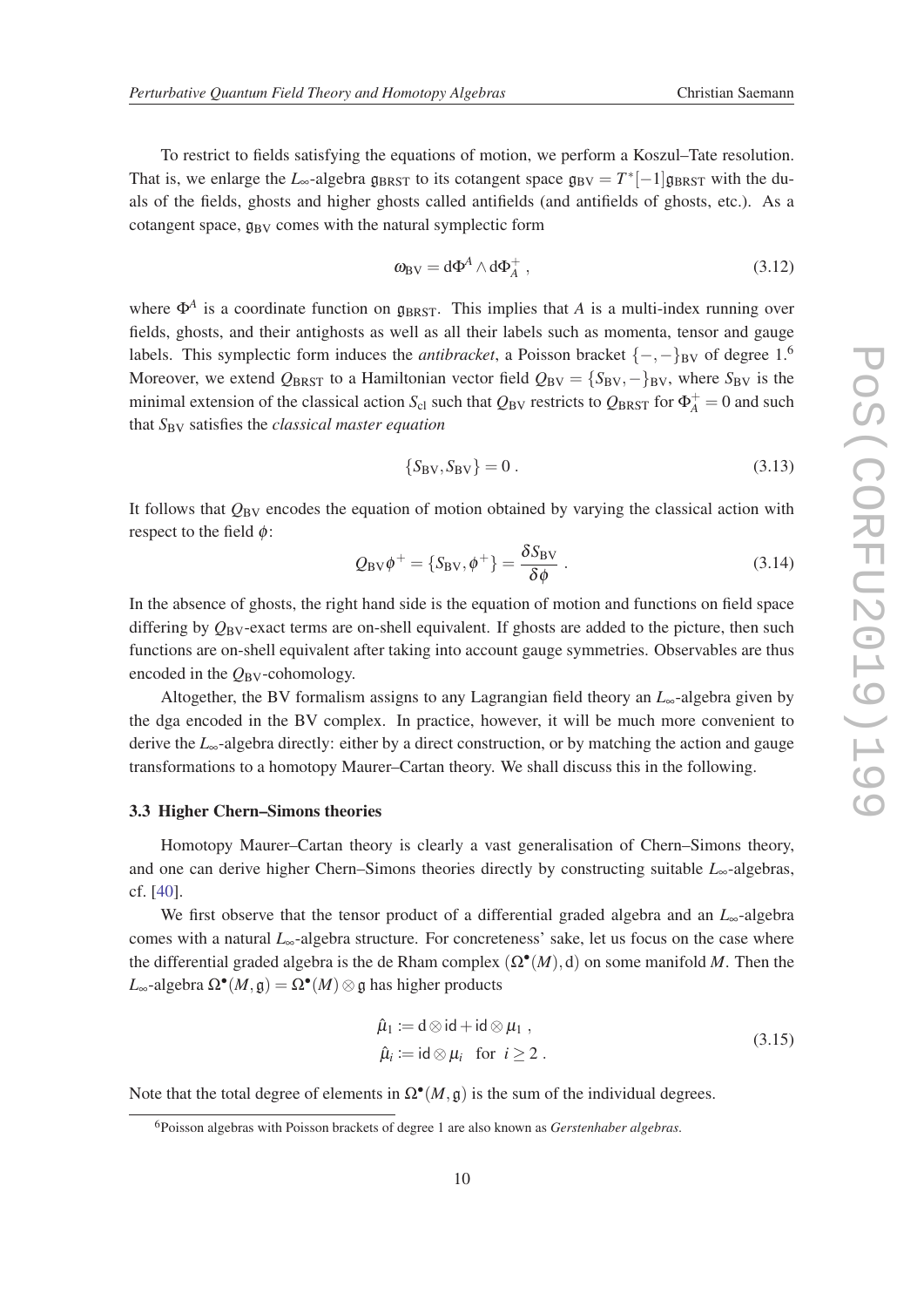<span id="page-12-0"></span>If *M* is compact and  $\mathfrak g$  is a cyclic *L*<sub>∞</sub>-algebra, then  $\Omega^{\bullet}(M, \mathfrak g)$  is also cyclic with

$$
\langle -, - \rangle_{\Omega^{\bullet}(M, \mathfrak{g})} \coloneqq \int_M \langle -, - \rangle_{\mathfrak{g}} \ . \tag{3.16}
$$

The homotopy Maurer–Cartan action for  $\Omega^{\bullet}(M, \mathfrak{g})$  now provides a higher Chern–Simons theory on *M*. For the gauge potentials to be connections on higher non-abelian gerbes, one should restrict g to be trivial in positive degrees:  $g_i = *$  for  $i > 0$ . This amounts to restricting g to a categorified Lie algebra. Moreover, if the manifold *M* is of dimension  $n + 3$ , then g should be non-trivial in degrees *k* for  $-n \leq k \leq 0$ .

As an example, consider a four-dimensional manifold *M* and an  $L_{\infty}$ -algebra of the form  $\mathfrak{g} =$  $\mathfrak{g}_{-1} \oplus \mathfrak{g}_0$ . The gauge potential decomposes as

$$
a = A + B \in \Omega^1(M, \mathfrak{g}_0) \oplus \Omega^2(M, \mathfrak{g}_{-1}), \qquad (3.17)
$$

and its curvature reads as

$$
f = \hat{\mu}_1(a) + \frac{1}{2}\hat{\mu}_2(a, a) + \frac{1}{3!}\hat{\mu}_3(a, a, a) = F + H \in \Omega^2(M, \mathfrak{g}_0) \oplus \Omega^3(M, \mathfrak{g}_{-1}),
$$
  
\n
$$
F = dA + \frac{1}{2}\mu_2(A, A) + \mu_1(B),
$$
  
\n
$$
H = dB + \mu_2(A, B) - \frac{1}{3!}\mu_3(A, A, A),
$$
\n(3.18)

where the higher products  $\mu_3$  here do not "see" the form part of a gauge potential. The homotopy Maurer–Cartan action is then higher Chern–Simons theory<sup>7</sup> on a four-dimensional manifold  $M$ ,

$$
S_{\rm hCS} = \int_M \left\{ \langle B, dA + \frac{1}{2}\mu_2(A, A) + \frac{1}{2}\mu_1(B) \rangle + \frac{1}{4!} \langle \mu_3(A, A, A), A \rangle \right\}.
$$
 (3.19)

Our construction here can be regarded as a concrete example of the AKSZ-formalism [[41\]](#page-24-0), see [\[37\]](#page-24-0) for a brief summary. This formalism directly yields a BV complex from two differential graded algebras representing a source and target space.

#### 3.4 Examples

It turns out that we can usually circumvent the BV procedure and obtain rather directly an *A*∞ algebra, by matching the action of the field theory under consideration to the homotopy Maurer– Cartan action. Also, it is often more convenient to work with *A*∞-algebras which become the *L*<sub>∞</sub>-algebra that would be obtained from the BV formalism after graded antisymmetrisation [\(2.12\)](#page-5-0).

As a first example, consider scalar field theory with cubic and quartic interactions on fourdimensional Minkowski space  $\mathbb{R}^{1,3}$  with metric  $\eta$ ,

$$
S_{\text{scalar}} := -\int d^4x \left\{ \frac{1}{2} \varphi \Box \varphi + \frac{\kappa}{3!} \varphi^3 + \frac{\lambda}{4!} \varphi^4 \right\},\tag{3.20}
$$

where  $\Box := \eta^{\mu\nu} \partial_{\mu} \partial_{\nu}$  and  $\kappa, \lambda \in \mathbb{R}$ . The graded vector space underlying the relevant  $A_{\infty}$ -algebra is [[36\]](#page-24-0)

$$
\mathfrak{a} = \mathfrak{a}_1 \oplus \mathfrak{a}_2 := C^{\infty}(\mathbb{R}^{1,3}) \oplus C^{\infty}(\mathbb{R}^{1,3})
$$
\n(3.21a)

 $7$ This is the theory for a topologically trivial underlying non-abelian gerbe. Just as in the case of ordinary Chern– Simons theory, one can generalise this action and glue together this local description to a global picture.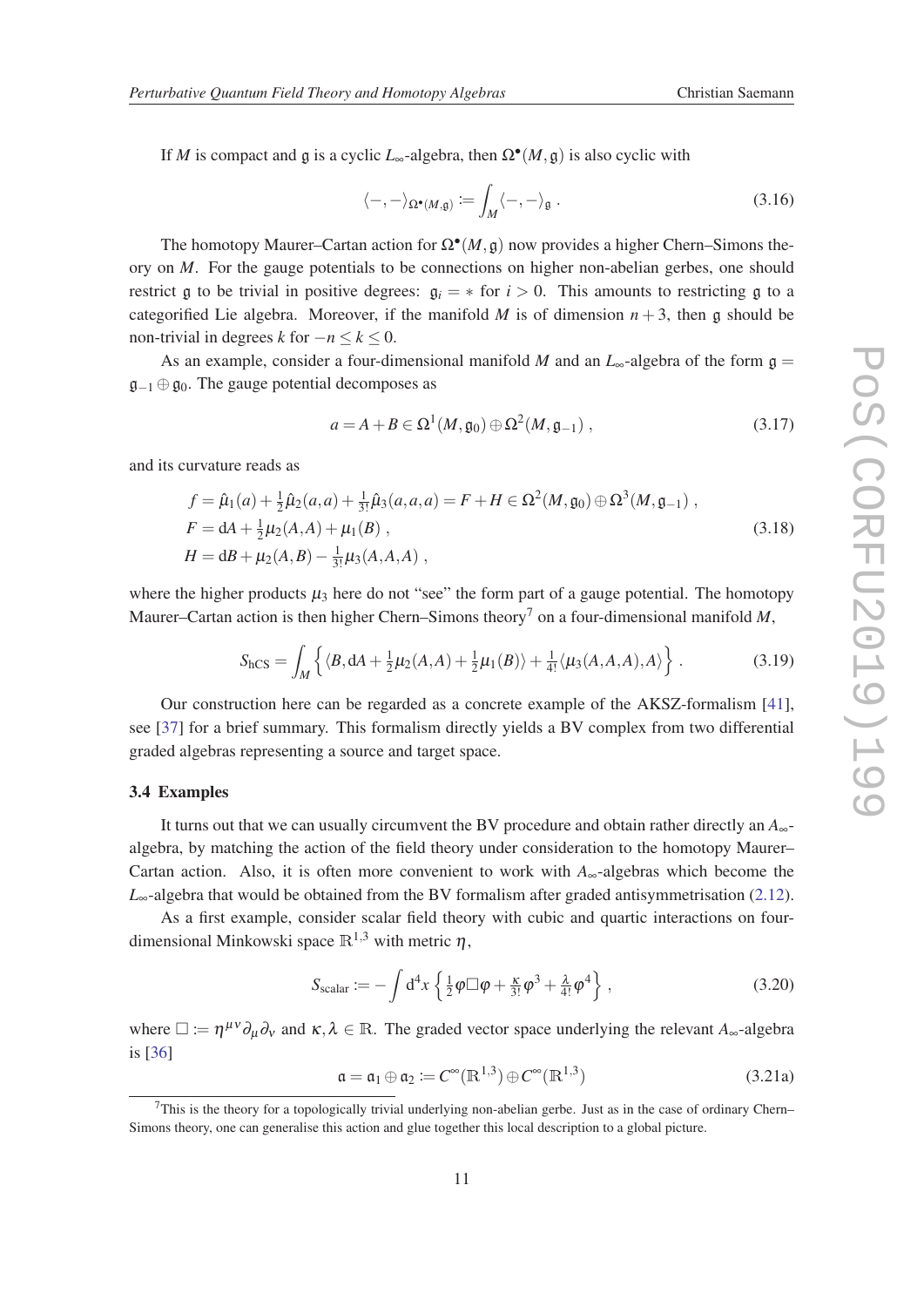<span id="page-13-0"></span>and the non-trivial higher products are maps  $m_i : \mathfrak{a}_1^{\times i} \to \mathfrak{a}_2$ ,

$$
m_1(\phi_1) := -\Box \phi_1 \; , \; \; m_2(\phi_1, \phi_2) := -\kappa \phi_1 \phi_2 \; , \; \; \; m_3(\phi_1, \phi_2, \phi_3) := -\lambda \phi_1 \phi_2 \phi_3 \; , \eqno(3.21b)
$$

for  $\varphi_i \in \mathfrak{a}_1$ . The cyclic structure is

$$
\langle \varphi, \varphi^+ \rangle := \int d^4x \, \varphi(x) \varphi^+(x) \tag{3.21c}
$$

for  $\varphi \in \mathfrak{a}_1$  and  $\varphi^+ \in \mathfrak{a}_2$ . One readily checks that the homotopy Maurer–Cartan action ([3.9\)](#page-10-0) for this *A*∞-algebra reproduces ([3.20\)](#page-12-0).

A more interesting example is Yang–Mills theory on  $\mathbb{R}^{1,3}$ . We start from the usual action

$$
S_{\rm YM} := \int \, \text{tr}\left\{ \frac{1}{2} F \wedge \star F \right\} \quad \text{with} \quad F = dA + \frac{1}{2}[A, A] \tag{3.22}
$$

for a gauge potential one form *A* taking values in a gauge matrix Lie algebra h. Here, we know that we should also take into account gauge transformations, and the graded vector space underlying the  $A_{\infty}$ -algebra is thus of the form

$$
\mathfrak{a} = \mathfrak{a}_0 \oplus \mathfrak{a}_1 \oplus \mathfrak{a}_2 \oplus \mathfrak{a}_3 := \Omega^0(M, \mathfrak{g}) \oplus \Omega^1(M, \mathfrak{g}) \oplus \Omega^1(M, \mathfrak{g}) \oplus \Omega^0(M, \mathfrak{g}) , \qquad (3.23a)
$$

where we will have ghosts  $c_i \in \mathfrak{a}_0$ , fields  $A_i \in \mathfrak{a}_1$ , antifields  $A_i^+ \in \mathfrak{a}_2$  and antifields to the ghosts  $c_i^+ \in \mathfrak{a}_3$ . We define the evident inner product

$$
\langle c_1 + A_1 + A_1^+ + c_1^+, c_2 + A_2 + A_2^+ + c_2^+ \rangle
$$
  
 :=  $\int_{\mathbb{R}^{1,3}} tr \left\{ c_1^{\dagger} \wedge \star c_2^+ + c_2^{\dagger} \wedge \star c_1^+ - A_1^{\dagger} \wedge \star A_2^+ - A_2^{\dagger} \wedge \star A_1^+ \right\}$  (3.23b)

on  $\alpha$ . The differential  $m_1$  now encodes linearised gauge transformations and equations of motions, completed cyclically:

$$
\mathsf{m}_1(c_1) = -\mathsf{d}c_1 \in \mathfrak{a}_1 \,, \quad \mathsf{m}_1(A_1) = -\mathsf{d}^\dagger \mathsf{d}A_1 \in \mathfrak{a}_2 \,, \quad \mathsf{m}_1(A_1^+) = -\mathsf{d}^\dagger A_1^+ \in \mathfrak{a}_3 \,. \tag{3.23c}
$$

The non-abelian terms are incorporated by the higher products,

$$
m_{2}(c_{1} + A_{1} + A_{1}^{+} + c_{1}^{+}, c_{2} + A_{2} + A_{2}^{+} + c_{2}^{+})
$$
\n
$$
= \underbrace{\kappa c_{1}c_{2}}_{\in a_{0}} + \underbrace{\kappa(c_{1}A_{2} + A_{1}c_{2})}_{\in a_{1}} + \underbrace{\kappa(-c_{1}A_{2}^{+} + A_{1}^{+}c_{2})}_{\in a_{2}} + \underbrace{\kappa(d^{\dagger}(A_{1} \wedge A_{2}) + \kappa(A_{1} \wedge \star d_{2}) - \star(\star(dA_{1} \wedge A_{2}))}_{\in a_{2}} + \underbrace{\kappa(c_{1}c_{2}^{+} - c_{2}^{+}c_{1}) + \kappa(-\star(A_{1} \wedge \star A_{2}^{+}) + \star(A_{1}^{+} \wedge \star A_{2}))}_{\in a_{3}},
$$
\n
$$
m_{3}(A_{1}, A_{2}, A_{3}) = \kappa^{2}(\star(A_{1} \wedge \star(A_{2} \wedge A_{3})) - \star(\star(A_{1} \wedge A_{2}) \wedge A_{3}) \in a_{2}.
$$
\n(3.23d)

These follow from non-abelian gauge transformations, field equations and completion via the cyclic structure (3.23b). Again, the homotopy Maurer–Cartan action for a reproduces the Yang–Mills action (3.22).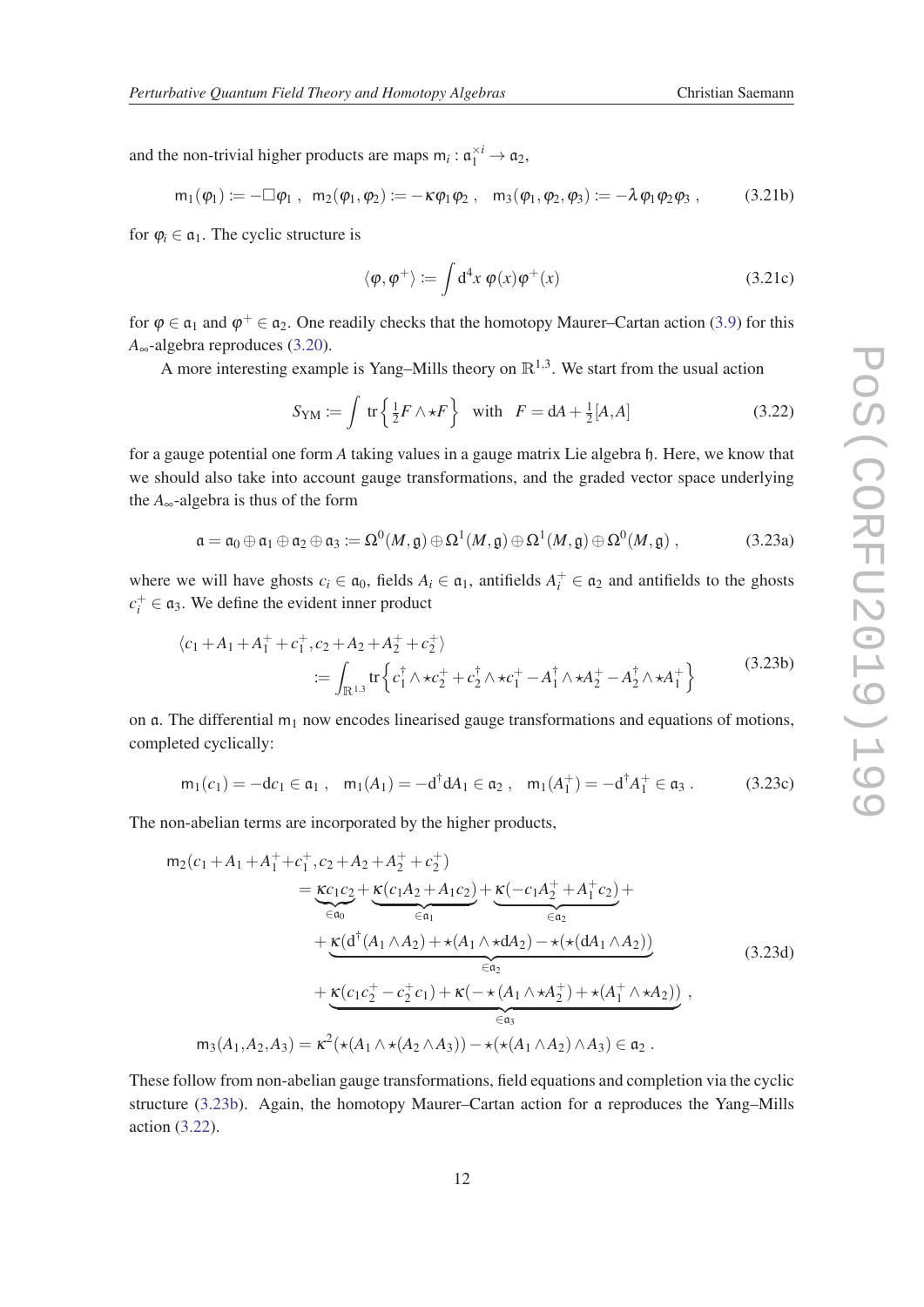### 4. Equivalence of field theories

The correspondence between Lagrangian field theories and *L*∞-algebras is functorial, and in particular, physical equivalence of classical field theories amounts to equivalence between *L*∞ algebras. The appropriate mathematical notion for this is a *quasi-isomorphism*.

### 4.1 Quasi-isomorphisms

Both *A*∞- and *L*∞-algebras are differential complexes, and one may be tempted to define morphisms between two such homotopy algebras as chain maps between the underlying complexes, which respect the higher products. These morphisms are called *strict*, but they are too restrictive for most purposes.

A more appropriate notion is found in the differential graded algebra and codifferential graded coalgebra descriptions, where there is an obvious notion of morphism. This notion contains the above mentioned strict morphisms. Translated back to the homotopy algebras, morphisms

$$
\mathfrak{a} \xrightarrow{\phi} \tilde{\mathfrak{a}} \quad \text{and} \quad \mathfrak{g} \xrightarrow{\psi} \tilde{\mathfrak{g}} \tag{4.1}
$$

are encoded in maps

$$
\phi = (\phi_i : \mathfrak{a}^{\times i} \to \mathfrak{a}), \quad |\phi_i| = 1 - i \quad \text{and} \quad \psi = (\psi_i : \mathfrak{g}^{\wedge i} \to \mathfrak{g}), \quad |\psi_i| = 1 - i \tag{4.2}
$$

for  $i \in \mathbb{N}^+$ . These link the higher products in the two homotopy algebras. For example, in the case of *L*∞-algebras, we have the following relation:

$$
\sum_{j+k=i} \sum_{\sigma \in Sh(j;i)} (-1)^k \chi(\sigma; \ell_1, \dots, \ell_i) \psi_{k+1}(\mu_j(\ell_{\sigma(1)}, \dots, \ell_{\sigma(j)}), \ell_{\sigma(j+1)}, \dots, \ell_{\sigma(i)})
$$
\n
$$
= \sum_{j=1}^i \frac{1}{j!} \sum_{k_1 + \dots + k_j = i} \sum_{\sigma \in Sh(k_1, \dots, k_{j-1}; i)} \chi(\sigma; \ell_1, \dots, \ell_i) \zeta(\sigma; \ell_1, \dots, \ell_i) \times \tilde{\mu}_j(\psi_{k_1}(\ell_{\sigma(1)}, \dots, \ell_{\sigma(k_1)}), \dots, \psi_{k_j}(\ell_{\sigma(k_1 + \dots + k_{j-1}+1)}, \dots, \ell_{\sigma(i)})) ,
$$
\n(4.3a)

where  $\chi(\sigma; \ell_1, \ldots, \ell_i)$  is again the Koszul sign ([2.11\)](#page-5-0) and

$$
\zeta(\sigma;\ell_1,\ldots,\ell_i) := (-1)^{\sum_{1 \le m < n \le j} k_m k_n + \sum_{m=1}^{j-1} k_m (j-m) + \sum_{m=2}^j (1-k_m) \sum_{k=1}^{k_1+\cdots+k_{m-1}} |\ell_{\sigma(k)}|}.
$$
\n(4.3b)

We then have two notions of isomorphism. First, an *isomorphism* of *A*∞- or *L*∞-algebra is a morphism of  $A_{\infty}$ - or  $L_{\infty}$ -algebras for which the chain map  $\phi_1$  or  $\psi_1$  is an isomorphism. Because  $\phi_1$  or  $\psi_1$  are always chain maps and thus descend to the cohomologies of the differentials m<sub>1</sub> and  $\mu_1$ , we can extend the notion of quasi-isomorphism from ordinary chain complexes: a *quasiisomorphism* is a morphism of  $A_{\infty}$ - or  $L_{\infty}$ -algebra for which  $\phi_1$  or  $\psi_1$  induces an isomorphism on the cohomology of the respective differential:

$$
\mathfrak{a} \xrightarrow{\phi} \tilde{\mathfrak{a}}, \quad \phi_1: H^{\bullet}_{m_1}(\mathfrak{a}) \xrightarrow{\cong} H^{\bullet}_{\tilde{m}_1}(\tilde{\mathfrak{a}}) \quad \text{and} \quad \mathfrak{g} \xrightarrow{\psi} \tilde{\mathfrak{g}}, \quad \psi_1: H^{\bullet}_{\mu_1}(\mathfrak{g}) \xrightarrow{\cong} H^{\bullet}_{\tilde{\mu}_1}(\tilde{\mathfrak{g}}) \ . \tag{4.4}
$$

It turns out that in essentially all situations, quasi-isomorphic *A*∞- or *L*∞-algebras should be regarded as equivalent. The *L*∞-algebras of two field theories are quasi-isomorphic if they have the same observables. That means in particular that they can be related by field redefinition, factoring out symmetries, integrating out fields, etc.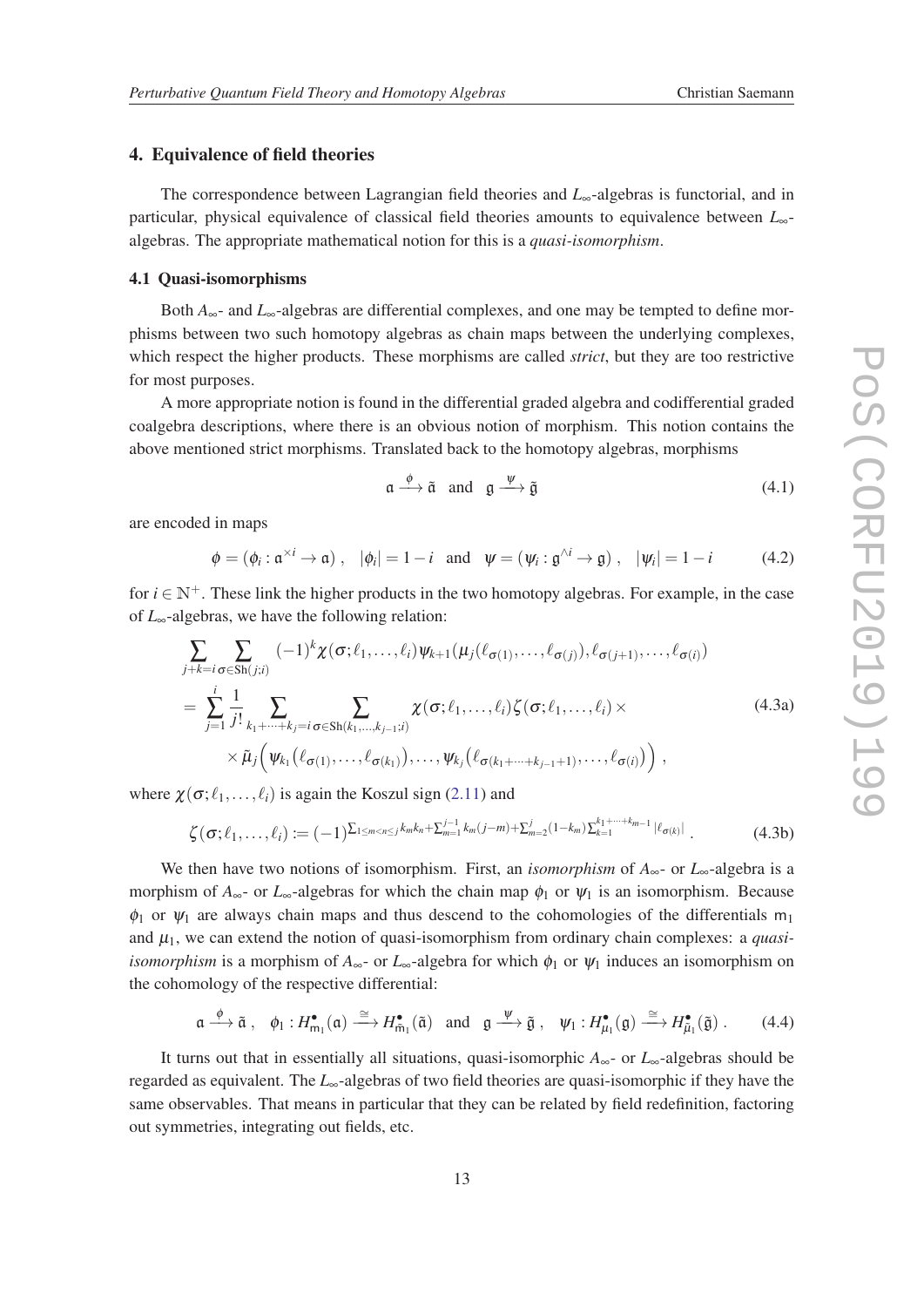### <span id="page-15-0"></span>4.2 Structural theorems and field theories

There are a number of structural theorems that help us work with *L*∞-algebras and that also have concrete meaning for the discussion of field theories. First, let us define the following special classes of *A*∞- and *L*∞-algebras:

- a *strict A*∞- or *L*∞-algebra is one in which the higher products m*<sup>i</sup>* or µ*<sup>i</sup>* vanish for *i* > 2;
- ∘ a *skeletal*  $A_{∞}$  or  $L_{∞}$ -algebra is one in which the differential m<sub>1</sub> or  $\mu_1$  vanishes;
- a *linearly contractible A*∞- or *L*∞-algebra is one in which the only non-trivial higher product is the differential  $m_1$  or  $\mu_1$  and in which the corresponding cohomologies vanish.

Also, it is clear that we can construct the direct sums of homotopy algebras. Then we have the following structural theorems:

- the *decomposition theorem* [\[23\]](#page-23-0) states that any *A*∞- or *L*∞-algebra is isomorphic to the sum of a skeletal and a linearly contractible *A*∞- or *L*∞-algebra;
- this directly implies the *minimal model theorem* [[22,](#page-23-0) [23\]](#page-23-0), which states that any *A*∞- or *L*∞ algebra is quasi-isomorphic to a skeletal one, which is called a *minimal model* as it embeds into all quasi-isomorphic *L*∞-algebras;
- the *strictification theorem* [[42,](#page-24-0) [43\]](#page-24-0) states that any *A*∞- or *L*∞-algebra is quasi-isomorphic to a strict one.

These theorems are now useful for the homological algebraic perspective on field theories. First, the strictification theorem implies that any field theory is equivalent to a field theory with only cubic interaction terms. That is easily seen for scalar field theories, where one can incorporate auxiliary fields with algebraic equations to render the action cubic, cf. [[33\]](#page-24-0). It is also well-known that Yang–Mills theory allows for a first-order formulation with cubic interaction vertices, cf. the discussion in [\[37](#page-24-0)]. The abstract perspective makes this clear for any field theory.

Second, the minimal model theorem tells us that for any field theory, there is an equivalent field theory with the same observables but without kinematical term (and thus without propagator). This equivalent field theory therefore has to encode the tree level scattering amplitudes of the original field theory. It is thus important to compute the minimal model of an *L*∞-algebra, which is best done with the homological perturbation lemma [[27,](#page-24-0) [26](#page-24-0), [28](#page-24-0)].

### 4.3 Minimal models from the homological perturbation lemma

Let us focus on the case of an *A*∞-algebra a; the discussion for an *L*∞-algebra is fully analogous, albeit slightly complicated by the graded symmetrisation operations that need to be included everywhere. The homological perturbation lemma (HPL) starts from the differential complex  $(a, m_1)$ underlying a and the diagram

$$
h\bigcap_{\gamma}(\mathfrak{a},m_1)\xrightarrow[\mathfrak{e}]{p}(\mathfrak{a}^\circ,0)\;, \tag{4.5}
$$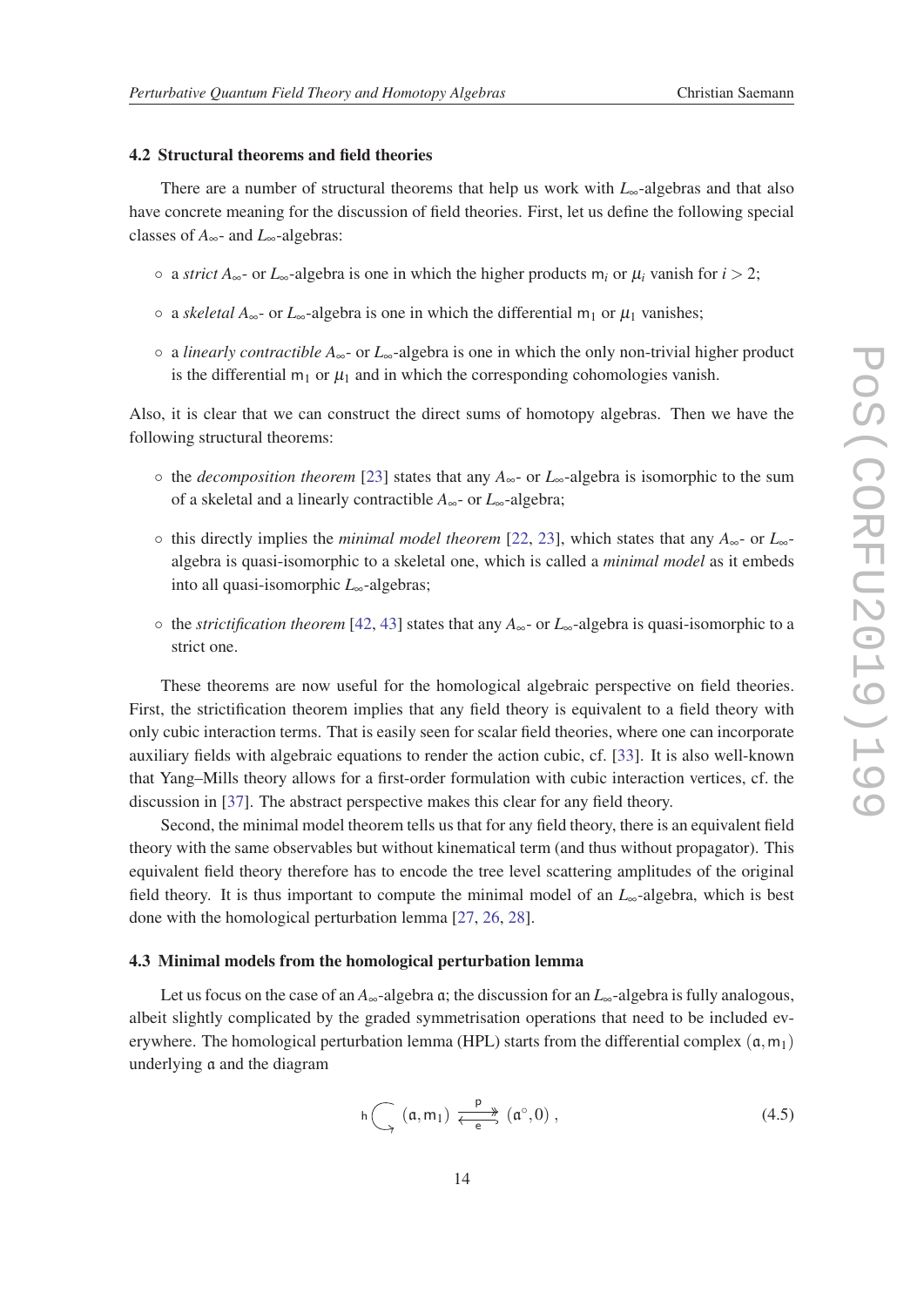<span id="page-16-0"></span>where  $\mathfrak{a}^{\circ}$  is the cohomology  $H_{m_1}^{\bullet}(\mathfrak{a})$ , p is the projection, e is an embedding of  $\mathfrak{a}^{\circ}$  into  $(\mathfrak{a},m_1)$ , which requires a choice (i.e. gauge fixing in the case of a gauge theory), and h is a contracting homotopy:

$$
id = m_1 \circ h + h \circ m_1 + e \circ p, \quad p \circ e = id. \tag{4.6}
$$

One can always redefine the maps e, p and h such that the following relations are satisfied:

$$
p \circ h = h \circ e = h \circ h = 0, \quad p \circ m_1 = m_1 \circ e = 0, \tag{4.7}
$$

which simplifies the situation a bit more. The higher products  $m_i$  are then regarded as a perturbation of the differential  $m_1$  and the HPL gives the perturbations to the other maps so that a perturbed form of diagram [\(4.5\)](#page-15-0) is recovered.

To simplify the discussion and to link it up to Feynman diagrams, we switch to the codifferential coalgebra picture. That is, we extend both p and e to coalgebra morphisms  $P_0$  and  $E_0$  between ⊗•a and ⊗•a ◦ ,

$$
P_0|_{\otimes^k \mathfrak{a}} := \mathfrak{p}^{\otimes^k} \quad \text{and} \quad E_0|_{\otimes^k \mathfrak{a}^\circ} := \mathfrak{e}^{\otimes^k} \ . \tag{4.8a}
$$

The contracting homotopy h is extended to a map  $H_0 : \otimes^{\bullet} \mathfrak{a} \to \otimes^{\bullet} \mathfrak{a}$  as follows:

$$
\mathrm{H}_0|_{\bigotimes^k \mathfrak{a}} := \sum_{i+j=k-1} \mathrm{id}^{\otimes^i} \otimes \mathfrak{h} \otimes (\mathfrak{e} \circ \mathfrak{p})^{\otimes^j} ,\tag{4.8b}
$$

which is sometimes called the "tensor trick." We then arrive at a diagram

$$
H_0\bigcap_{\to} (\otimes^{\bullet} \mathfrak{a}, D_0) \xleftarrow{\mathsf{P}_0} \bigotimes_{\mathsf{E}_0}^{\bullet} (\otimes^{\bullet} \mathfrak{a}^{\circ}, 0) , \tag{4.9}
$$

where  $D_0$  is the continuation of m<sub>1</sub> to a codifferential on ⊗<sup>•</sup>a and equations (4.7) induce the relations

$$
id = D_0 \circ H_0 + H_0 \circ D_0 + E_0 \circ P_0 ,
$$
  
\n
$$
P_0 \circ E_0 = id , \quad P_0 \circ H_0 = H_0 \circ E_0 = H_0 \circ H_0 = 0 , \quad P_0 \circ D_0 = D_0 \circ E_0 = 0 .
$$
\n(4.10)

We now perturb  $D_0$  to  $D = D_0 + D_{int}$ , regarding  $D_{int}$  as small. The HPL then states that the corresponding deformation of (4.9) is given by the maps

$$
P = P_0 \circ (1 + D_{int} \circ H_0)^{-1}, \qquad H = H_0 \circ (1 + D_{int} \circ H_0)^{-1},
$$
  
\n
$$
E = (1 + H_0 \circ D_{int})^{-1} \circ E_0, \qquad D^{\circ} = P \circ D_{int} \circ E_0,
$$
\n(4.11)

where D° is now the codifferential on  $\otimes^{\bullet} \mathfrak{a}^{\circ}$ , encoding the higher products on the minimal model which we are after. By construction, E and P are compatible with the codifferentials,

$$
P \circ D = D^{\circ} \circ P \quad \text{and} \quad D \circ E = E \circ D^{\circ} \ . \tag{4.12}
$$

Later we use the fact that  $D^{\circ}$  is given by the morphism  $E$ , which is constructed recursively:

$$
D^{\circ} = P_0 \circ D_{int} \circ E , \quad E = E_0 - H_0 \circ D_{int} \circ E . \tag{4.13}
$$

This recursion relation is responsible for recursion relations in computations of scattering amplitudes.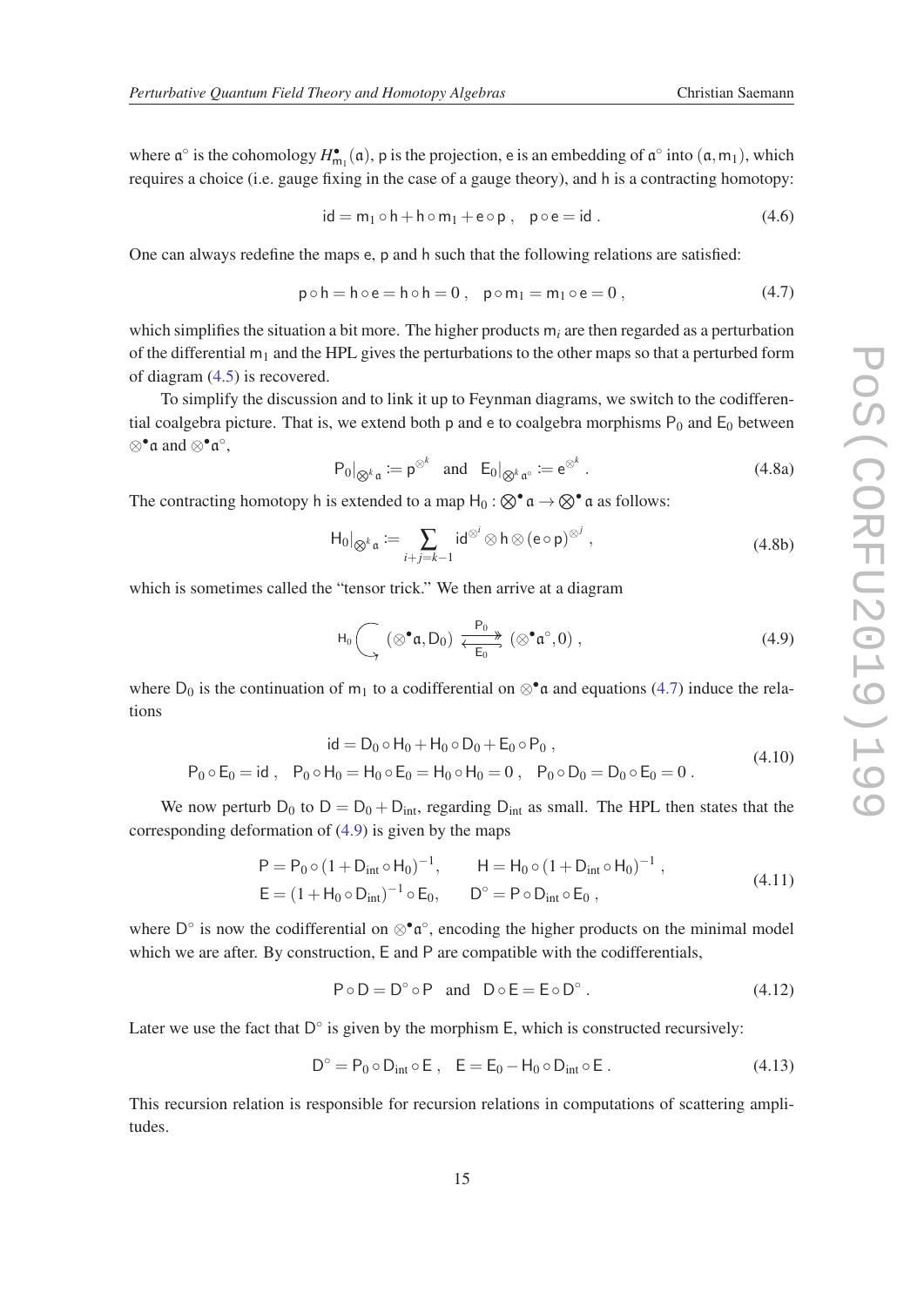### <span id="page-17-0"></span>5. Scattering amplitudes

The idea of perturbative quantum field theory is quite literally implemented in the homological perturbation lemma. Given an  $A_{\infty}$ -algebra a for a Lagrangian field theory, the space  $\mathfrak{a}_1$  is the set of fields while the space  $\mathfrak{a}_1^{\circ}$  is the set of free on-shell fields. The recursion relation [\(4.13](#page-16-0)) encodes precisely the tree level Feynman diagram expansion. A slight extension of the homological perturbation lemma incorporates loops and yet again, useful recursion relations are obtained.

### 5.1 Tree level

We start with the example of scalar field theory, using the  $A_{\infty}$ -algebra a defined in [\(3.21](#page-12-0)). We would like to compute the tree level four-point amplitude. This is given by the higher products in the minimal model of the  $L_{\infty}$ -algebra corresponding to a or to the symmetrised expression

$$
\mathscr{A}(\varphi_1, \varphi_2, \varphi_3, \varphi_4) = \sum_{\sigma \in S_4/\mathbb{Z}_4} \langle \varphi_{\sigma(4)}, m_3^{\circ}(\varphi_{\sigma(1)}, \varphi_{\sigma(2)}, \varphi_{\sigma(3)}) \rangle \n= \sum_{\sigma \in S_3} \langle \varphi_4, m_3^{\circ}(\varphi_{\sigma(1)}, \varphi_{\sigma(2)}, \varphi_{\sigma(3)}) \rangle .
$$
\n(5.1)

The higher product  $m_3^{\circ}$  appears now in the codifferential  $D^{\circ}$ , and  $m_3^{\circ}$  is the restriction of  $D^{\circ}$  to the domain  $\otimes^3$ a, with subsequent projection onto a. Let us introduce simplifying notation. For any operator  $\mathscr{O}: \otimes^{\bullet} \mathfrak{a}_1 \to \otimes^{\bullet} \mathfrak{a}_2$ , we denote the restriction and projection onto *j* inputs and *i* outputs by

$$
\mathscr{O}^{i,j} := \mathrm{pr}_{\otimes^i \mathfrak{a}_2} \circ \mathscr{O}|_{\otimes^j \mathfrak{a}_1} \,. \tag{5.2}
$$

In particular,  $m_3 = D^{\circ 1,3}$ . The recursion relation ([4.13\)](#page-16-0) translates to the explicit recursion

$$
D^{\circ 1,3} = P_0^{1,1} \circ (D_{int}^{1,2} \circ E^{2,3} + D_{int}^{1,3} \circ E^{3,3}),
$$
  
\n
$$
E^{i,j} = \delta^{ij} E_0^{i,i} - H_0 \circ \sum_{k=2}^{i+2} D_{int}^{i,k} \circ E^{k,j},
$$
\n(5.3)

so that

$$
D^{\circ 1,3} = P_0^{1,1} \circ (D_{int}^{1,2} \circ H_0 \circ D_{int}^{2,3} + D_{int}^{1,3}) \circ E_0^{3,3} .
$$
 (5.4)

Explicitly, we compute

$$
m_3^{\circ}(\varphi_1, \varphi_2, \varphi_3) = D^{\circ 1,3}(\varphi_1 \otimes \varphi_2 \otimes \varphi_3)
$$
  
\n
$$
= (P_0^{1,1} \circ (D_{int}^{1,2} \circ H_0 \circ D_{int}^{2,3} + D_{int}^{1,3}) \circ E_0^{3,3})(\varphi_1 \otimes \varphi_2 \otimes \varphi_3)
$$
  
\n
$$
= (P_0^{1,1} \circ (D_{int}^{1,2} \circ H_0 \circ D_{int}^{2,3} + D_{int}^{1,3})) (e(\varphi_1) \otimes e(\varphi_2) \otimes e(\varphi_3))
$$
  
\n
$$
= p(m_2(h(m_2(e(\varphi_1), e(\varphi_2))), e(\varphi_3)) + m_2(e(\varphi_1), \varphi, h(m_2(e(\varphi_2), e(\varphi_3)))) +
$$
  
\n
$$
+ m_3(e(\varphi_1), e(\varphi_2), e(\varphi_3)))
$$
\n(5.5)

Here, e embeds the asymptotic on-shell fields  $\varphi_i$  into the full set of interacting fields. The rela-tion [\(4.6](#page-16-0)) shows that h is the inverse to the kinematical operator  $m_1$  on field space with the free fields removed, i.e. the propagator. The maps  $m_2$  and  $m_3$  correspond to cubic and quartic interaction vertices. We can thus translate the expression (5.5) into Feynman diagrams for a "current"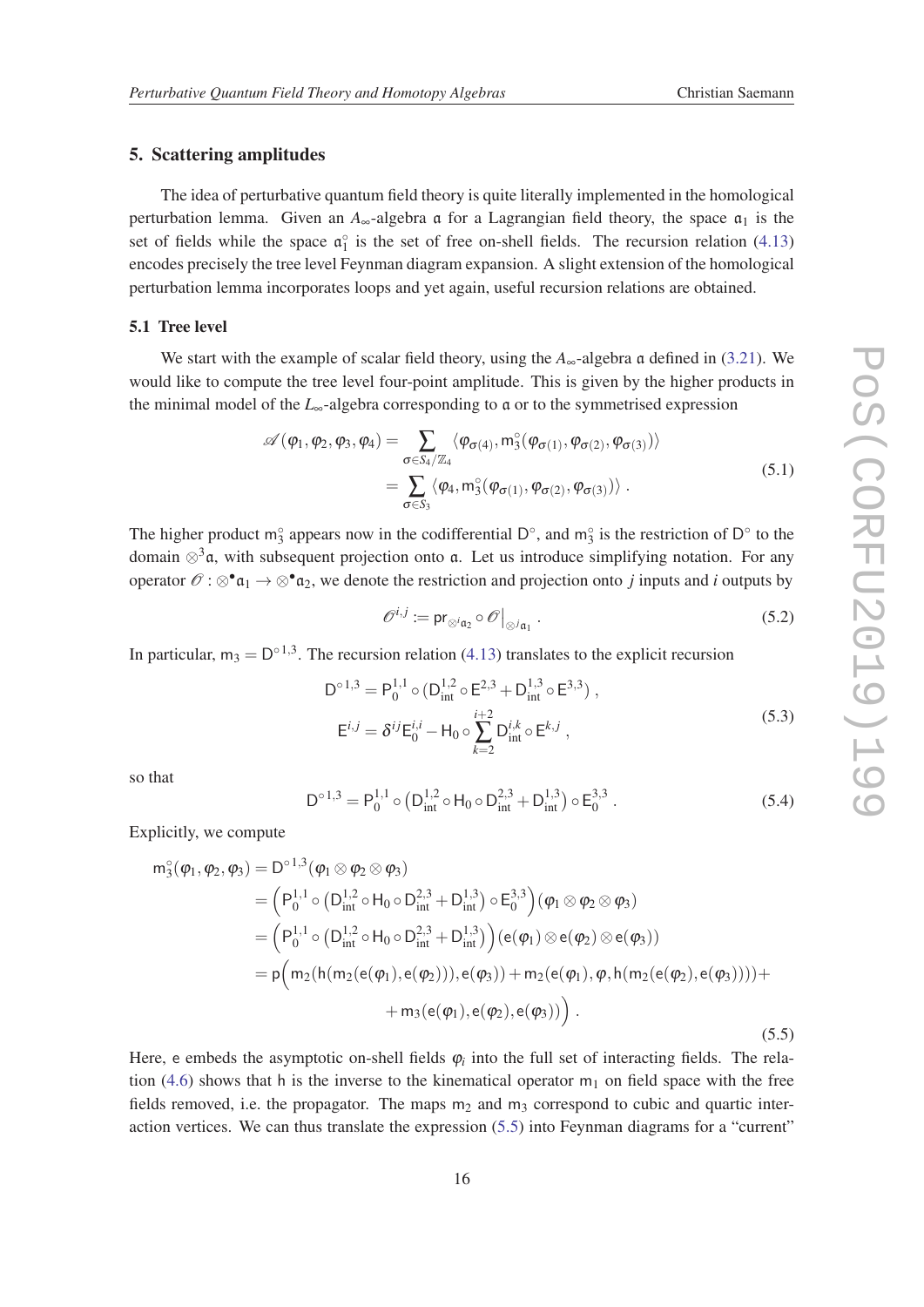<span id="page-18-0"></span>(three incoming fields,  $\varphi_1$ ,  $\varphi_2$ , and  $\varphi_3$ , and one outgoing antifield,  $\varphi_4^+$ ) and plugging this into formula [\(5.1\)](#page-17-0), we recover the expected four-point tree level Feynman diagrams:



A more precise analysis requires us to restrict the function space  $C^{\infty}(\mathbb{R}^{1,3})$  we used in the graded vector space underlying a, for example to on-shell states with boundary values of compact support and Schwarz functions on  $\mathbb{R}^{1,3}$ . This discussion can be found in [\[33](#page-24-0)], but we suppress these details here and in the following, as they are mostly technical.

The same procedure can be applied to Yang–Mills theory. Here, the  $A_{\infty}$ -algebra ([3.23\)](#page-13-0) factorises into the tensor product of a kinematical *A*∞-algebra and a colour Lie algebra [\[36](#page-24-0)]. Moreover, the recursion relation  $(4.13)$  $(4.13)$  for E induces a recursion relation for currents, which is known as the Berends–Giele recursion relation [[1](#page-22-0)], which was used in the same paper to prove the Parke–Taylor formula conjectured in [\[44\]](#page-24-0).

#### 5.2 Loop level

Let us return to the homological perturbation lemma. We note that the BV formalism gives us a guideline as to how to incorporate the quantum effects and to go to full loop level. Namely, the BV differential *Q*BV should be replaced by a linear combination of the BV differential with the BV Laplacian ∆, with a transition from classical to quantum master equation:

$$
Q_{BV} := \{S_{BV}, -\}, \quad \{S_{BV}, S_{BV}\} = 0 \quad \longrightarrow \quad \hbar\Delta + \{S_{BV}, -\}, \quad 2\hbar\Delta S_{BV} + \{S_{BV}, S_{BV}\} = 0 \quad (5.7)
$$

In some cases, the quantum master equation requires corrections to the classical S<sub>BV</sub> in powers of *h*. For (unregularised) scalar field theory and Yang–Mills theory, however, the classical BV action also satisfies the quantum master equation.

We have to translate the replacement  $(5.7)$  to the dual, codifferential coalgebra picture that we have been using at tree level. Recall that the BV Laplacian is a product of two functional derivatives,

$$
\Delta = \frac{\partial^2}{\partial \phi^A \partial \phi_A^+} \,, \tag{5.8}
$$

one with respect to a field  $\phi^A$  and one with respect to the corresponding antifield  $\phi^+_A$  with identical labels *A* (momentum, polarisation, colour factor, etc.). Dually,  $\Delta^*$  should insert pairs of fields and antifields everywhere into the tensor product. In the case of a scalar field theory with fields  $\varphi_{1,2} \in \mathfrak{a}_1$ , for example, we expect

$$
\Delta^*(\varphi_1 \otimes \varphi_2) = \int \frac{d^4k}{(2\pi)^4} \Big\{ \psi(k) \otimes \psi^+(k) \otimes \varphi_1 \otimes \varphi_2 + \psi(k) \otimes \varphi_1 \otimes \psi^+(k) \otimes \varphi_2 + \cdots + \psi^+(k) \otimes \psi(k) \otimes \varphi_1 \otimes \varphi_2 + \psi^+(k) \otimes \varphi_1 \otimes \psi(k) \otimes \varphi_2 + \cdots \Big\},
$$
(5.9)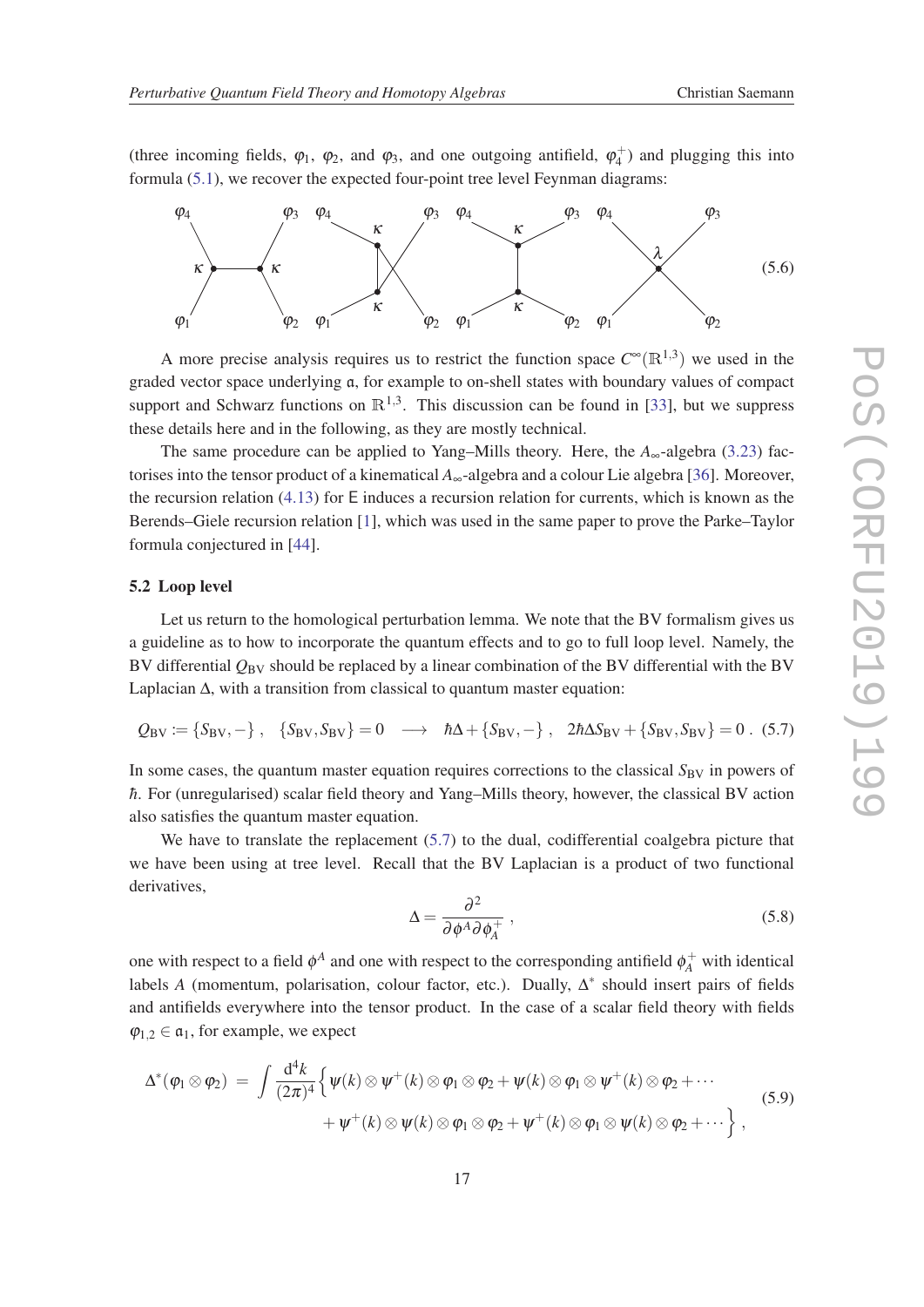<span id="page-19-0"></span>where  $\psi(k)$  is a (momentum space) basis of the field space  $\mathfrak{a}_1$  and  $\psi^+(k)$  of the antifield space  $\mathfrak{a}_2$ .

The transition from classical to quantum master equation  $(5.7)$  corresponds then to a replacement

$$
D_{int} \rightarrow D_{int} - i\hbar \Delta^* , \qquad (5.10)
$$

and we can still treat D<sub>int</sub> – i $\hbar\Delta^*$  as a perturbation and thus apply the homological perturbation lemma. The recursion relation ([4.13\)](#page-16-0) then takes the form

$$
D^\circ = P_0 \circ (D_{int} - i \hbar \Delta^*) \circ E\;, \quad \ \ E = E_0 - H_0 \circ (D_{int} - i \hbar \Delta^*) \circ E\;.
$$

Note that the map  $D_{int} - i\hbar\Delta^*$  is no longer a coderivation as it fails to satisfy the co-Leibniz rule [\(2.15\)](#page-6-0). As a result, the maps  $D^{\circ}$  and E are no longer coalgebra morphisms, in general, and the structure encoded by  $D^{\circ}$  is not a classical  $A_{\infty}$ -algebra, but a *quantum*  $A_{\infty}$ -algebra. In a quantum homotopy algebra, the homotopy relations are corrected by orders in  $\hbar$ , cf. [\[45](#page-24-0)] for details on quantum  $L_{\infty}$ -algebras. It is this quantum minimal model that describes the full Feynman diagram expansion.

Just as at tree level, we also have a finite recursion relation at loop level [[36](#page-24-0)]. Using again the notation [\(5.2](#page-17-0)), the morphism  $E^{i,j}$ , restricted to  $\ell$  loops and  $\nu$  interaction vertices satisfies

$$
\mathsf{E}_{\ell,\nu}^{i,j} = \delta_\ell^0 \delta_\nu^0 \delta^{ij} \mathsf{E}_{0}^{ii} - \mathsf{H}_0 \circ \sum_{k=2}^{i+2} \mathsf{D}_{\text{int}}^{i,k} \circ \mathsf{E}_{\ell,\nu-1}^{k,j} + i\hbar \mathsf{H}_0 \circ \Delta^* \circ \mathsf{E}_{\ell-1,\nu}^{i-2,j} , \qquad (5.12)
$$

where  $E^{i,j}_{\ell,\nu} = 0$  for  $\ell < 0$  or  $\nu < 0$ . This formula can directly be inserted into a computer algebra programme to generate the perturbative expansion to any desired order.

As an application, let us briefly examine the 1-loop correction to the 2-point function in scalar field theory with  $A_{\infty}$ -algebra ([3.21](#page-12-0)). That is, we compute  $D^{\circ 1,1}$  up to one loop. Note that (5.11) and (5.12) simplify to

$$
D^{\circ 1,1} = P_0^{1,1} \circ (D_{int}^{1,3} \circ E_{1,0}^{3,1} + D_{int}^{1,2} \circ E_{1,1}^{3,1})
$$
  
=  $P_0^{1,1} \circ (D_{int}^{1,3} \circ i\hbar\Delta^* \circ E_0^{1,1} + D_{int}^{1,2} \circ H_0 \circ D^{2,3} \circ i\hbar\Delta^* \circ E_0^{1,1}).$  (5.13)

We now apply this expression to a field  $\varphi \in \mathfrak{a}_1^{\circ}$ . First, we note that

$$
(\Delta^* \circ \mathsf{E}_0^{1,1})(\varphi) = \int \frac{\mathrm{d}^4 k}{(2\pi)^4} \Big\{ \psi(k) \otimes \psi^+(k) \otimes \mathsf{e}(\varphi) + \psi(k) \otimes \mathsf{e}(\varphi) \otimes \psi^+(k) + \\ + \mathsf{e}(\varphi) \otimes \psi(k) \otimes \psi^+(k) + \psi^+(k) \otimes \psi(k) \otimes \mathsf{e}(\varphi) + \\ + \psi^+(k) \otimes \mathsf{e}(\varphi) \otimes \psi(k) + \mathsf{e}(\varphi) \otimes \psi^+(k) \otimes \psi(k) \Big\} , \tag{5.14}
$$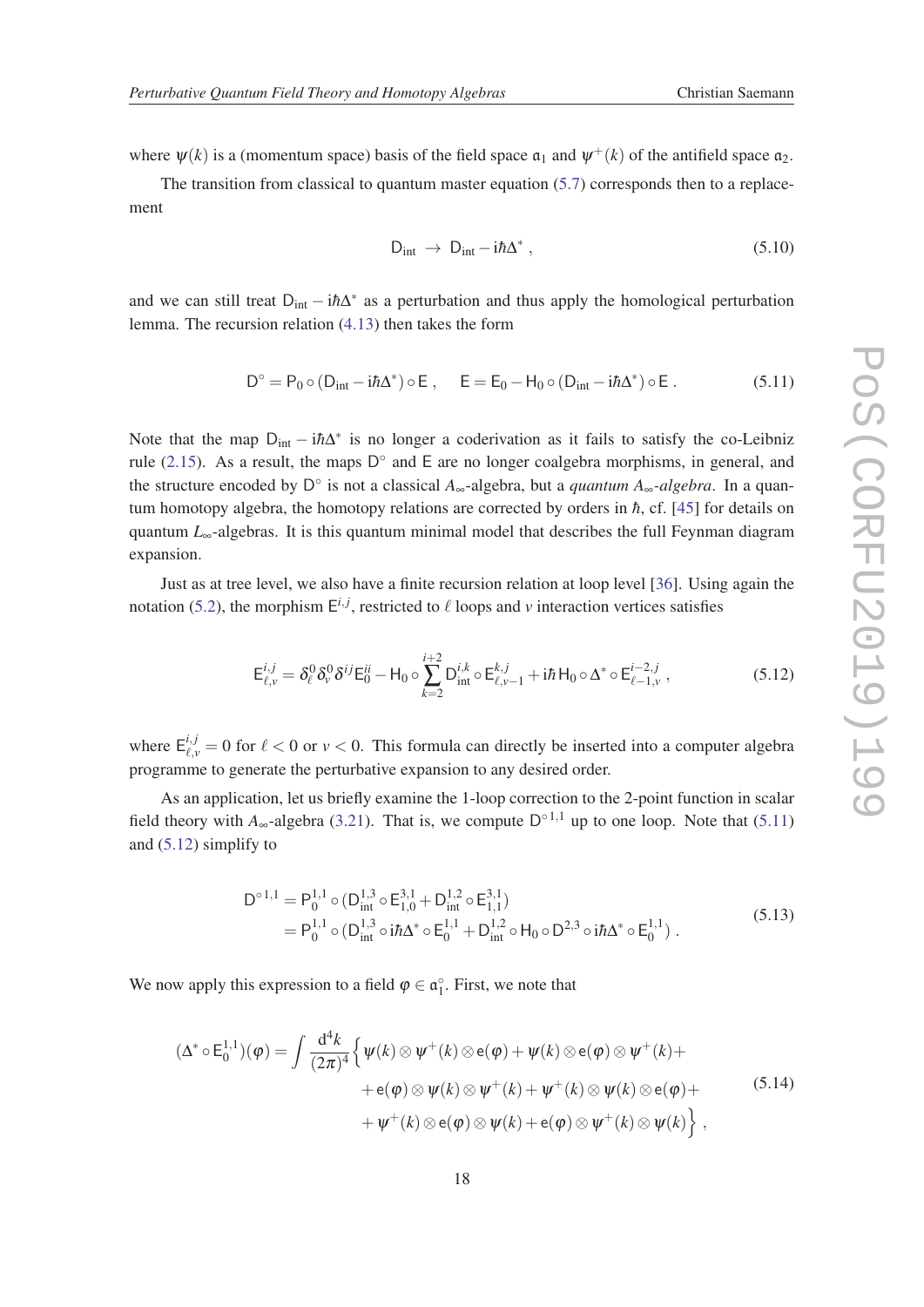

and the full formula ([5.13\)](#page-19-0) is best depicted as the following diagrams:

Here,  $\varphi$  denotes the incoming on-shell field, the map e embeds it into the set of the full interacting fields, dashed lines denote antifields, which are produced by the higher products  $m_{2,3} : \mathfrak{a}_1^{\times 2,3} \to$ a<sup>2</sup> and the dual BV Laplacian ∆ ∗ , and p is the projection of an antifield back onto the on-shell antifields. The ellipses in the first line represent another three diagrams where the order in the field/antifield pair produced by ∆ ∗ is swapped. In the second line, the ellipsis refer to another nine diagrams, three more with the order of field/antifield pairs produced by  $\Delta^*$  as given, and a second copy of these altogether six diagrams with the order interchanged. We note that strings of operations as the summands in ([5.13\)](#page-19-0) encode several Feynman diagrams.

The 2-point amplitude at one loop is given by

$$
\mathscr{A}_2^{1 \text{ loop}}(\varphi_1, \varphi_2) = \langle \varphi_1, D^{\circ 1,1}(\varphi_2) \rangle. \tag{5.15}
$$

and the above diagrams turn indeed into the expected Feynman diagrams with the expected symmetry factors.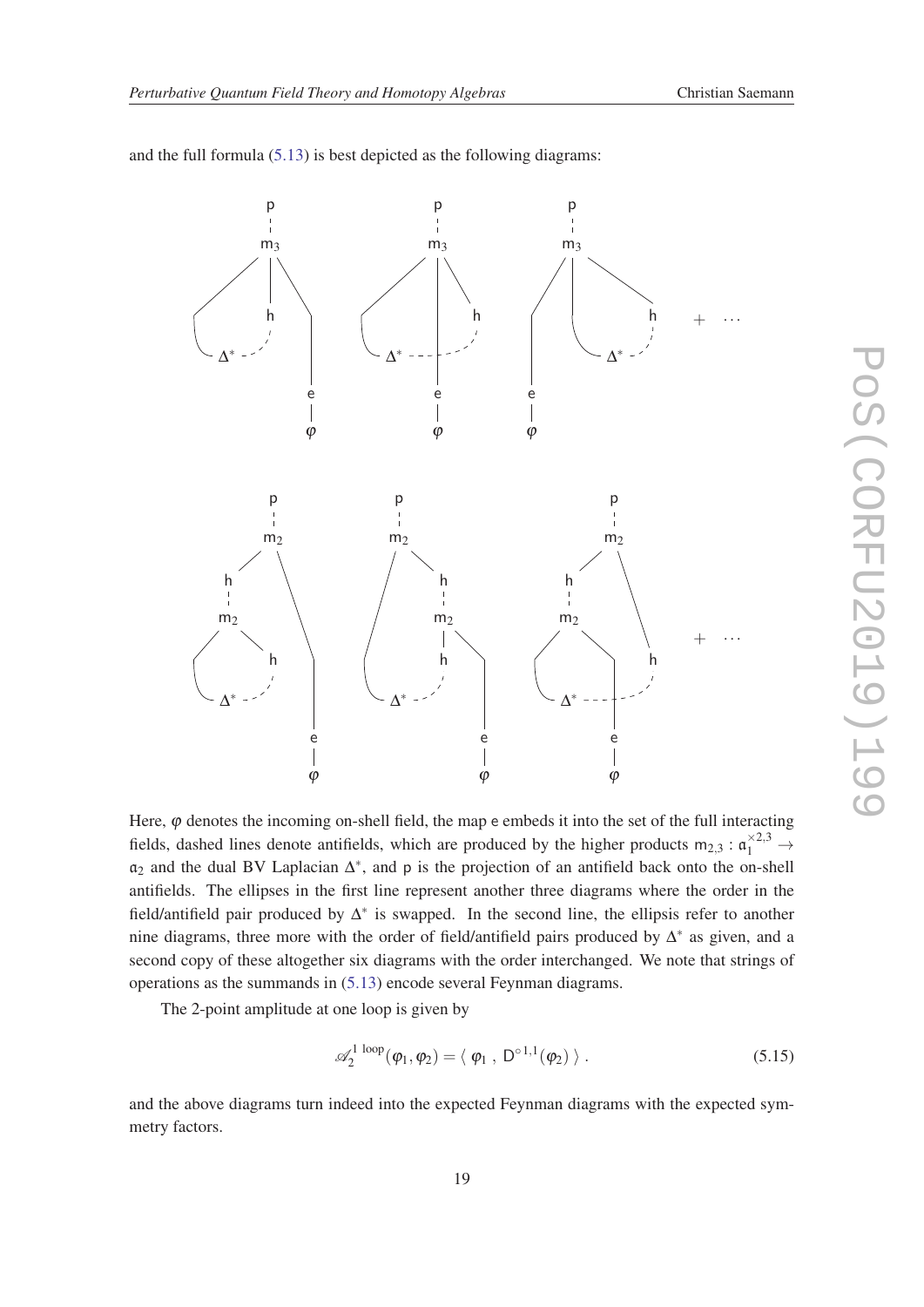#### <span id="page-21-0"></span>5.3 Applications

In this last section, let us briefly point out some applications of the homological algebraic perspective on perturbative quantum field theory. So far, we merely saw that any quantum field theory can be recast in an equivalent quantum field theory with cubic interaction vertices and that the Berends–Giele tree level recursion relations for Yang–Mills currents generalise to loop level and to an arbitrary Lagrangian field theory.

One of the key reasons to consider *A*∞-algebras over *L*∞-algebras is that they allow for an easy analysis of the colour structure of loop amplitudes in Yang–Mills theory. Recall that a Yang–Mills field can either be regarded as a one-form taking values in the vector space underlying the gauge Lie algebra or, in the case of a matrix gauge algebra, as a matrix-valued one-form. In the second case, Feynman diagrams "thicken" to ribbon graphs and each line is replaced by a pair of lines, one for each matrix index. The Lie bracket is replaced by the associative matrix product, and this is best encoded in an  $A_{\infty}$ -algebra. Following the contractions of indices in loop diagrams, which is particularly easy in our formalism, it becomes clear that Feynman diagrams split into planar and non-planar diagrams and that planar diagrams dominate non-planar ones by at least one factor *N*, where  $N$  is the rank of the gauge group. A more precise formula is readily derived  $[36]$  $[36]$  in our picture. Moreover, the one-loop amplitude of Yang–Mills theory is fully determined by its planar part. This has been known for some time [\[46](#page-25-0)], but the proof of this relation is simplified in our formalism [[36](#page-24-0)].

In general, our formalism is well-suited to prove combinatorial identities. As a new example, let us give a short proof that the tree level Berends–Giele currents in Yang–Mills theory vanish when summed over all shuffles; a traditional proof is found already in [[47\]](#page-25-0), see also [\[48](#page-25-0)] or [\[49](#page-25-0), Appendix A]. We start from the colour-stripped form of the Yang–Mills *A*∞-algebra ([3.23\)](#page-13-0), cf. [[36\]](#page-24-0), which has in particular higher products<sup>8</sup>

$$
m_2(A_1, A_2) = \kappa (d^{\dagger} (A_1 \wedge A_2) + \star (A_1 \wedge \star dA_2) - \star (\star (dA_1 \wedge A_2)),
$$
  
\n
$$
m_3(A_1, A_2, A_3) = \kappa^2 (\star (A_1 \wedge \star (A_2 \wedge A_3)) - \star (\star (A_1 \wedge A_2) \wedge A_3),
$$
\n(5.16)

where here the  $A_i$  are plain differential forms. Consider now the colour-stripped current

$$
E^{\circ 1,n}(A_1,\ldots,A_n) \; , \tag{5.17}
$$

and partition the input fields  $A_i$  into two pairwise disjoint, non-empty subsets  $\Phi_1 = (A_1, \ldots, A_m)$ and  $\Phi_2 = (A_{m+1}, \ldots, A_n)$ . Then, at tree level,

$$
\sum_{\sigma \in Sh(m;n)} E^{\circ 1,n}(A_{\sigma^{-1}(1)} \otimes \cdots \otimes A_{\sigma^{-1}(n)}) = 0 ,
$$
\n(5.18)

where the sum runs over all shuffles, i.e. permutations preserving the relative order of the  $A_i$  in  $\Phi_1$  and  $\Phi_2$ . The map  $E^{1,n}$  can be depicted as a sum of trees with binary and ternary nodes, whose leaves are the sequence of input fields  $A_{\sigma^{-1}(1)} \otimes \cdots \otimes A_{\sigma^{-1}(n)}$ . Each such tree will contain maximal subtrees where all the leaves are either from  $\Phi_1$  or  $\Phi_2$ , which we call *pure subtrees* of type  $\Phi_1$  or  $\Phi_2$ . Two or three of these pure subtrees are then joined together by nodes  $m_2$  or  $m_3$ , originating

 $8$  denoted by  $m_i$  to distinguish from the full higher products  $m_i$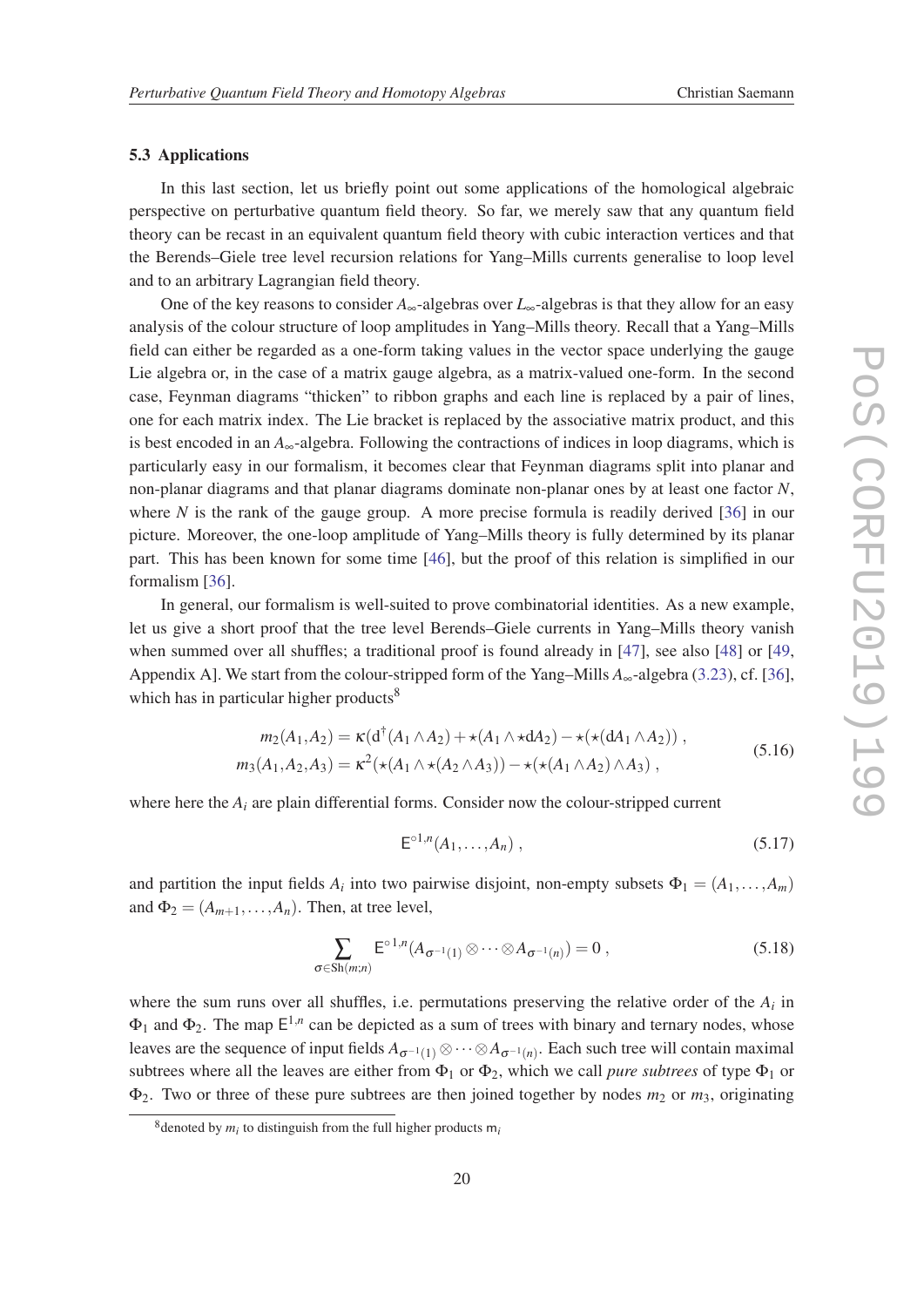<span id="page-22-0"></span>from actions of  $D_{int}$ . There are now eight distinct such ordered joins, depicted below. If one of a diagrams appears in a shuffle sum, then so do the others in the same row. Moreover, due to the symmetry properties of  $m_2$  and  $m_3$ , these sums vanish:



Here  $\Phi_1$ ,  $\tilde{\Phi}_1$  and  $\Phi_2$ ,  $\tilde{\Phi}_2$  depict pure trees of type  $\Phi_1$  and  $\Phi_2$ , respectively. We thus conclude [\(5.18\)](#page-21-0), which, as pointed out in [\[49](#page-25-0)], implies the Kleiss–Kuijf relations [\[5,](#page-23-0) [6\]](#page-23-0).

#### 5.4 Outlook

An obvious problem to attack form the homological algebraic perspective is certainly the derivation of the BCJ double copy formulas [\[50](#page-25-0), [51](#page-25-0)] which state that tree level amplitudes in gravity can be obtained from two copies of colour-stripped Yang–Mills tree level amplitudes. Since the origin of this relation lies in the open/closed duality of strings and because the underlying string field theories are best described using homotopy algebras, our formalism seems to be the natural framework to attack this problem.

Finally, we saw that physical equivalence of classical field theories translates to quasi-isomorphisms of their corresponding homotopy algebras. It would be very interesting to analyse the corresponding statement for the minimal models of quantum homotopy algebras. In this context, the renormalisation group flow should be a quasi-isomorphism of quantum homotopy algebras.

### References

- [1] F. A. Berends and W. T. Giele, *Recursive calculations for processes with n gluons,* [Nucl. Phys. B](http://dx.doi.org/10.1016/0550-3213(88)90442-7) 306 [\(1988\) 759](http://dx.doi.org/10.1016/0550-3213(88)90442-7).
- [2] B. Zwiebach, *Closed string field theory: Quantum action and the B–V master equation,* [Nucl. Phys. B](http://dx.doi.org/10.1016/0550-3213(93)90388-6) 390 [\(1993\) 33](http://dx.doi.org/10.1016/0550-3213(93)90388-6) [[hep-th/9206084](http://www.arxiv.org/abs/hep-th/9206084)].
- [3] I. A. Batalin and G. A. Vilkovisky, *Gauge algebra and quantization,* [Phys. Lett. B](http://dx.doi.org/10.1016/0370-2693(81)90205-7) 102 (1981) 27.
- [4] A. Schwarz, *Geometry of Batalin–Vilkovisky quantization,* [Commun. Math. Phys.](http://dx.doi.org/10.1007/BF02097392) 155 (1993) [249](http://dx.doi.org/10.1007/BF02097392) [[hep-th/9205088](http://www.arxiv.org/abs/hep-th/9205088)].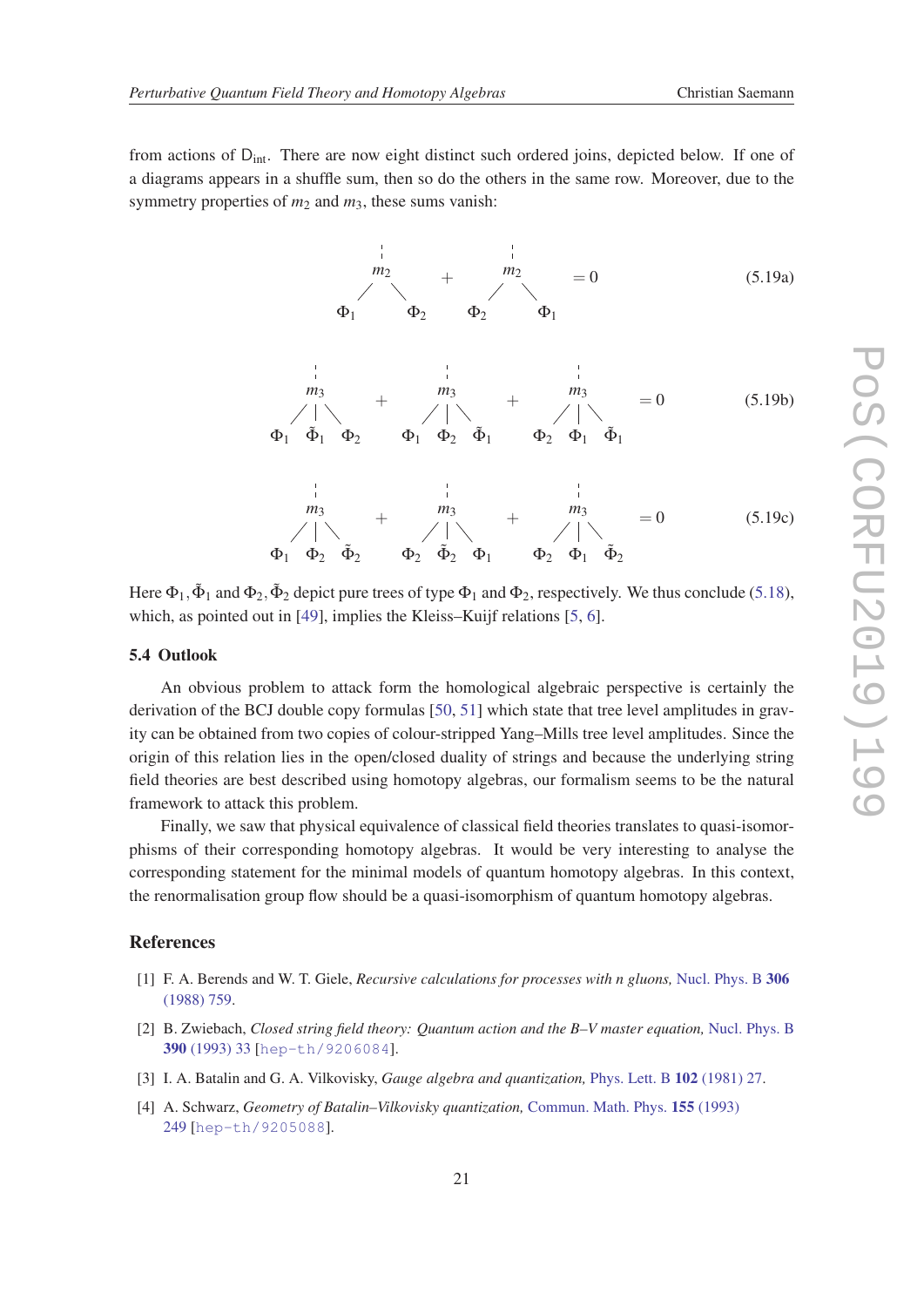- 
- <span id="page-23-0"></span>[5] R. Kleiss and H. Kuijf, *Multi-gluon cross-sections and five jet production at hadron colliders,* [Nucl.](http://dx.doi.org/10.1016/0550-3213(89)90574-9) Phys. B 312 [\(1989\) 616](http://dx.doi.org/10.1016/0550-3213(89)90574-9).
- [6] V. Del Duca, L. Dixon, and F. Maltoni, *New color decompositions for gauge amplitudes at tree and loop level,* [Nucl. Phys. B](http://dx.doi.org/10.1016/S0550-3213(99)00809-3) 571 (2000) 51 [[hep-ph/9910563](http://www.arxiv.org/abs/hep-ph/9910563)].
- [7] J. D. Stasheff, *On the homotopy associativity of H-spaces, I.,* [Trans. Amer. Math. Soc.](http://dx.doi.org/10.1090/S0002-9947-1963-99939-9) 108 (1963) 275.
- [8] J. D. Stasheff, *On the homotopy associativity of H-spaces, II.,* [Trans. Amer. Math. Soc.](http://dx.doi.org/10.1090/S0002-9947-1963-0158400-5) 108 (1963) [293](http://dx.doi.org/10.1090/S0002-9947-1963-0158400-5).
- [9] J. Stasheff, *Deformation theory and the Batalin–Vilkovisky master equation,* "Deformation theory and symplectic geometry." Proceedings, Meeting, Ascona, Switzerland, June 16–22, 1996 [[q-alg/9702012](http://www.arxiv.org/abs/q-alg/9702012)].
- [10] J. Stasheff, *The (secret?) homological algebra of the Batalin–Vilkovisky approach,* [Contemp. Math.](http://dx.doi.org/10.1090/conm/219/03076) 219 [\(1998\) 195](http://dx.doi.org/10.1090/conm/219/03076) [[hep-th/9712157](http://www.arxiv.org/abs/hep-th/9712157)].
- [11] M. Movshev and A. Schwarz, *On maximally supersymmetric Yang–Mills theories,* [Nucl. Phys. B](http://dx.doi.org/10.1016/j.nuclphysb.2003.12.033) 681 [\(2004\) 324](http://dx.doi.org/10.1016/j.nuclphysb.2003.12.033) [[hep-th/0311132](http://www.arxiv.org/abs/hep-th/0311132)].
- [12] M. Movshev and A. Schwarz, *Algebraic structure of Yang–Mills theory,* [Prog. Math.](http://dx.doi.org/10.1007/0-8176-4467-9_14) 244 (2006) [473](http://dx.doi.org/10.1007/0-8176-4467-9_14) [[hep-th/0404183](http://www.arxiv.org/abs/hep-th/0404183)].
- [13] A. R. Gover, P. Somberg, and V. Souček, *Yang–Mills detour complexes and conformal geometry*, [Commun. Math. Phys.](http://dx.doi.org/10.1007/s00220-007-0401-5) 278 (2008) 307 [[math.DG/0606401](http://www.arxiv.org/abs/math.DG/0606401)].
- [14] A. M. Zeitlin, *Homotopy Lie superalgebra in Yang–Mills theory,* JHEP 0709 [\(2007\)](http://dx.doi.org/10.1088/1126-6708/2007/09/068) [068](http://dx.doi.org/10.1088/1126-6708/2007/09/068) [[0708.1773 \[hep-th\]](http://www.arxiv.org/abs/0708.1773)].
- [15] A. M. Zeitlin, *Formal Maurer–Cartan structures: From CFT to classical field equations,* [JHEP](http://dx.doi.org/10.1088/1126-6708/2007/12/098) 0712 [\(2007\) 098](http://dx.doi.org/10.1088/1126-6708/2007/12/098) [[0708.0955 \[hep-th\]](http://www.arxiv.org/abs/0708.0955)].
- [16] A. M. Zeitlin, *Batalin–Vilkovisky Yang–Mills theory as a homotopy Chern–Simons theory via string field theory,* [Int. J. Mod. Phys. A](http://dx.doi.org/10.1142/S0217751X09043031) 24 (2009) 1309 [[0709.1411 \[hep-th\]](http://www.arxiv.org/abs/0709.1411)].
- [17] A. M. Zeitlin, *String field theory-inspired algebraic structures in gauge theories,* [J. Math. Phys.](http://dx.doi.org/10.1063/1.3142964) 50 [\(2009\) 063501](http://dx.doi.org/10.1063/1.3142964) [[0711.3843 \[hep-th\]](http://www.arxiv.org/abs/0711.3843)].
- [18] A. M. Zeitlin, *Conformal field theory and algebraic structure of gauge theory,* [0812.1840](http://www.arxiv.org/abs/0812.1840) [\[hep-th\]](http://www.arxiv.org/abs/0812.1840).
- [19] C. I. Lazaroiu, D. McNamee, C. Saemann, and A. Zejak, *Strong homotopy Lie algebras, generalized Nahm equations and multiple M2-branes,* [0901.3905 \[hep-th\]](http://www.arxiv.org/abs/0901.3905).
- [20] O. Hohm and B. Zwiebach, *L*<sup>∞</sup> *algebras and field theory,* [Fortsch. Phys.](http://dx.doi.org/10.1002/prop.201700014) 65 (2017) [1700014](http://dx.doi.org/10.1002/prop.201700014) [[1701.08824 \[hep-th\]](http://www.arxiv.org/abs/1701.08824)].
- [21] K. J. Costello, *Notes on supersymmetric and holomorphic field theories in dimensions 2 and 4,* [Pure](http://dx.doi.org/10.4310/pamq.2013.v9.n1.a3) [Appl. Math. Quart.](http://dx.doi.org/10.4310/pamq.2013.v9.n1.a3) 9 (2013) 73 [[1111.4234 \[math.QA\]](http://www.arxiv.org/abs/1111.4234)].
- [22] T. Kadeishvili, *Algebraic structure in the homology of an A*∞*-algebra,* Soobshch. Akad. Nauk. Gruz. SSR 108 (1982) 249.
- [23] H. Kajiura, *Noncommutative homotopy algebras associated with open strings,* [Rev. Math. Phys.](http://dx.doi.org/10.1142/S0129055X07002912) 19 [\(2007\) 1](http://dx.doi.org/10.1142/S0129055X07002912) [[math.QA/0306332](http://www.arxiv.org/abs/math.QA/0306332)].
- [24] M. Kontsevich and Y. Soibelman, *Homological mirror symmetry and torus fibrations,* [math.SG/0011041](http://www.arxiv.org/abs/math.SG/0011041).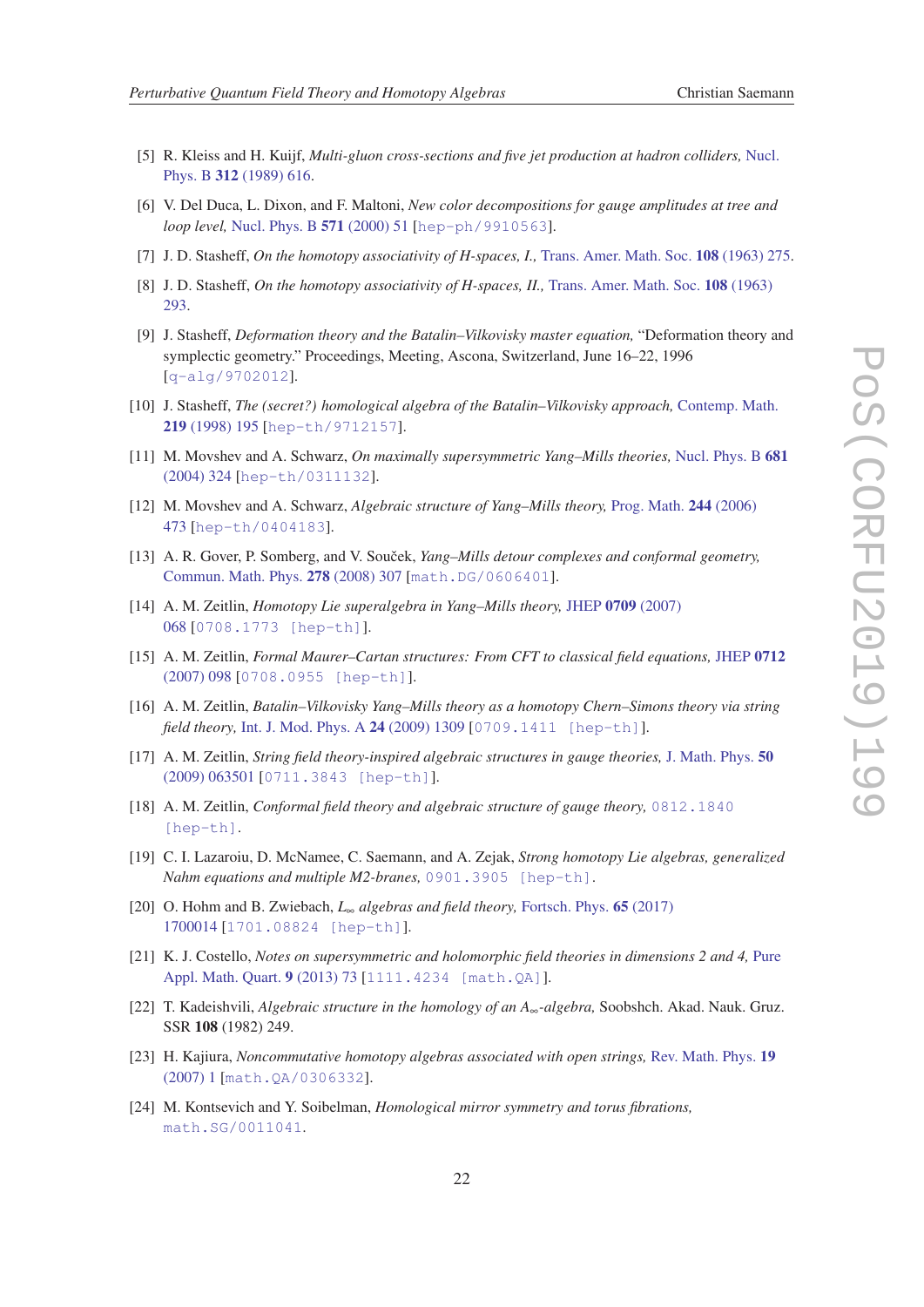- <span id="page-24-0"></span>[25] O. Gwilliam and T. Johnson-Freyd, *How to derive Feynman diagrams for finite-dimensional integrals directly from the BV formalism,* [1202.1554 \[math-ph\]](http://www.arxiv.org/abs/1202.1554).
- [26] V. K. A. M. Gugenheim, L. A. Lambe, and J. D. Stasheff, *Perturbation theory in differential homological algebra. II,* [Illinois J. Math.](https://projecteuclid.org/euclid.ijm/1255987784) 35 (1991) 357.
- [27] V. K. A. M. Gugenheim and L. A. Lambe, *Perturbation theory in differential homological algebra I,* [Illinois J. Maths.](https://projecteuclid.org/euclid.ijm/1255988571) 33 (1989) 566.
- [28] M. Crainic, *On the perturbation lemma, and deformations,* [math.AT/0403266](http://www.arxiv.org/abs/math.AT/0403266).
- [29] T. Johnson-Freyd, *Homological perturbation theory for nonperturbative integrals,* [Lett. Math. Phys.](http://dx.doi.org/10.1007/s11005-015-0791-9) 105 [\(2015\) 1605](http://dx.doi.org/10.1007/s11005-015-0791-9) [[1206.5319 \[math-ph\]](http://www.arxiv.org/abs/1206.5319)].
- [30] M. Doubek, B. Jurčo, and J. Pulmann, *Quantum L*<sub>∞</sub> *algebras and the homological perturbation lemma,* [Commun. Math. Phys.](http://dx.doi.org/10.1007/s00220-019-03375-x) 367 (2019) 215 [[1712.02696 \[math-ph\]](http://www.arxiv.org/abs/1712.02696)].
- [31] A. S. Arvanitakis, *The L*∞*-algebra of the S-matrix,* JHEP 1907 [\(2019\) 115](http://dx.doi.org/10.1007/JHEP07(2019)115) [[1903.05643](http://www.arxiv.org/abs/1903.05643) [\[hep-th\]](http://www.arxiv.org/abs/1903.05643)].
- [32] A. Nützi and M. Reiterer, *Scattering amplitudes in YM and GR as minimal model brackets and their recursive characterization,* [1812.06454 \[math-ph\]](http://www.arxiv.org/abs/1812.06454).
- [33] T. Macrelli, C. Saemann, and M. Wolf, *Scattering amplitude recursion relations in BV quantisable theories,* Phys. Rev. D 100 [\(2019\) 045017](http://dx.doi.org/10.1103/PhysRevD.100.045017) [[1903.05713 \[hep-th\]](http://www.arxiv.org/abs/1903.05713)].
- [34] M. Reiterer, *A homotopy BV algebra for Yang–Mills and color-kinematics,* [1912.03110](http://www.arxiv.org/abs/1912.03110) [\[math-ph\]](http://www.arxiv.org/abs/1912.03110).
- [35] A. Nützi and M. Reiterer, *Scattering amplitude annihilators,* [1905.02224 \[math-ph\]](http://www.arxiv.org/abs/1905.02224).
- [36] B. Jurco, T. Macrelli, C. Saemann, and M. Wolf, *Loop Amplitudes and Quantum Homotopy Algebras,* [1912.06695 \[hep-th\]](http://www.arxiv.org/abs/1912.06695).
- [37] B. Jurčo, L. Raspollini, C. Saemann, and M. Wolf, L<sub>∞</sub>-algebras of classical field theories and the *Batalin–Vilkovisky formalism,* Fortsch. Phys. 67 [\(2019\) 1900025](http://dx.doi.org/10.1002/prop.201900025) [[1809.09899 \[hep-th\]](http://www.arxiv.org/abs/1809.09899)].
- [38] B. Jurčo, T. Macrelli, L. Raspollini, C. Saemann, and M. Wolf, L<sub>∞</sub>-algebras, the BV formalism, and *classical fields,* in: "Higher Structures in M-Theory," proceedings of the [LMS/EPSRC Durham](http://www.maths.dur.ac.uk/lms/109/index.html) [Symposium,](http://www.maths.dur.ac.uk/lms/109/index.html) 12-18 August 2018 [[1903.02887 \[hep-th\]](http://www.arxiv.org/abs/1903.02887)].
- [39] B. Jurčo, U. Schreiber, C. Saemann, and M. Wolf, *Higher Structures in M-Theory*, in: "Higher Structures in M-Theory," proceedings of the [LMS/EPSRC Durham Symposium,](http://www.maths.dur.ac.uk/lms/109/index.html) 12-18 August 2018 [[1903.02807 \[hep-th\]](http://www.arxiv.org/abs/1903.02807)].
- [40] C. Saemann and M. Wolf, *Supersymmetric Yang–Mills theory as higher Chern–Simons theory,* [JHEP](http://dx.doi.org/10.1007/JHEP07(2017)111) 1707 [\(2017\) 111](http://dx.doi.org/10.1007/JHEP07(2017)111) [[1702.04160 \[hep-th\]](http://www.arxiv.org/abs/1702.04160)].
- [41] M. Alexandrov, M. Kontsevich, A. Schwarz, and O. Zaboronsky, *The geometry of the master equation and topological quantum field theory,* [Int. J. Mod. Phys. A](http://dx.doi.org/10.1142/S0217751X97001031) 12 (1997) 1405 [[hep-th/9502010](http://www.arxiv.org/abs/hep-th/9502010)].
- [42] I. Kriz and P. May, *Operads, algebras, modules and motives,* SMF, Paris, 1995, available [online.](http://www.math.uchicago.edu/~may/PAPERS/kmbooklatex.pdf)
- [43] C. Berger and I. Moerdijk, *Resolution of coloured operads and rectification of homotopy algebras,* [Contemp. Math.](http://dx.doi.org/10.1090/conm/431/08265) 431 (2007) 31 [[math.AT/0512576](http://www.arxiv.org/abs/math.AT/0512576)].
- [44] S. J. Parke and T. R. Taylor, *An amplitude for n gluon scattering,* [Phys. Rev. Lett.](http://dx.doi.org/10.1103/PhysRevLett.56.2459) 56 (1986) 2459.
- [45] M. Markl, *Loop homotopy algebras in closed string field theory,* [Commun. Math. Phys.](http://dx.doi.org/10.1007/PL00005575) 221 (2001) [367](http://dx.doi.org/10.1007/PL00005575) [[hep-th/9711045](http://www.arxiv.org/abs/hep-th/9711045)].